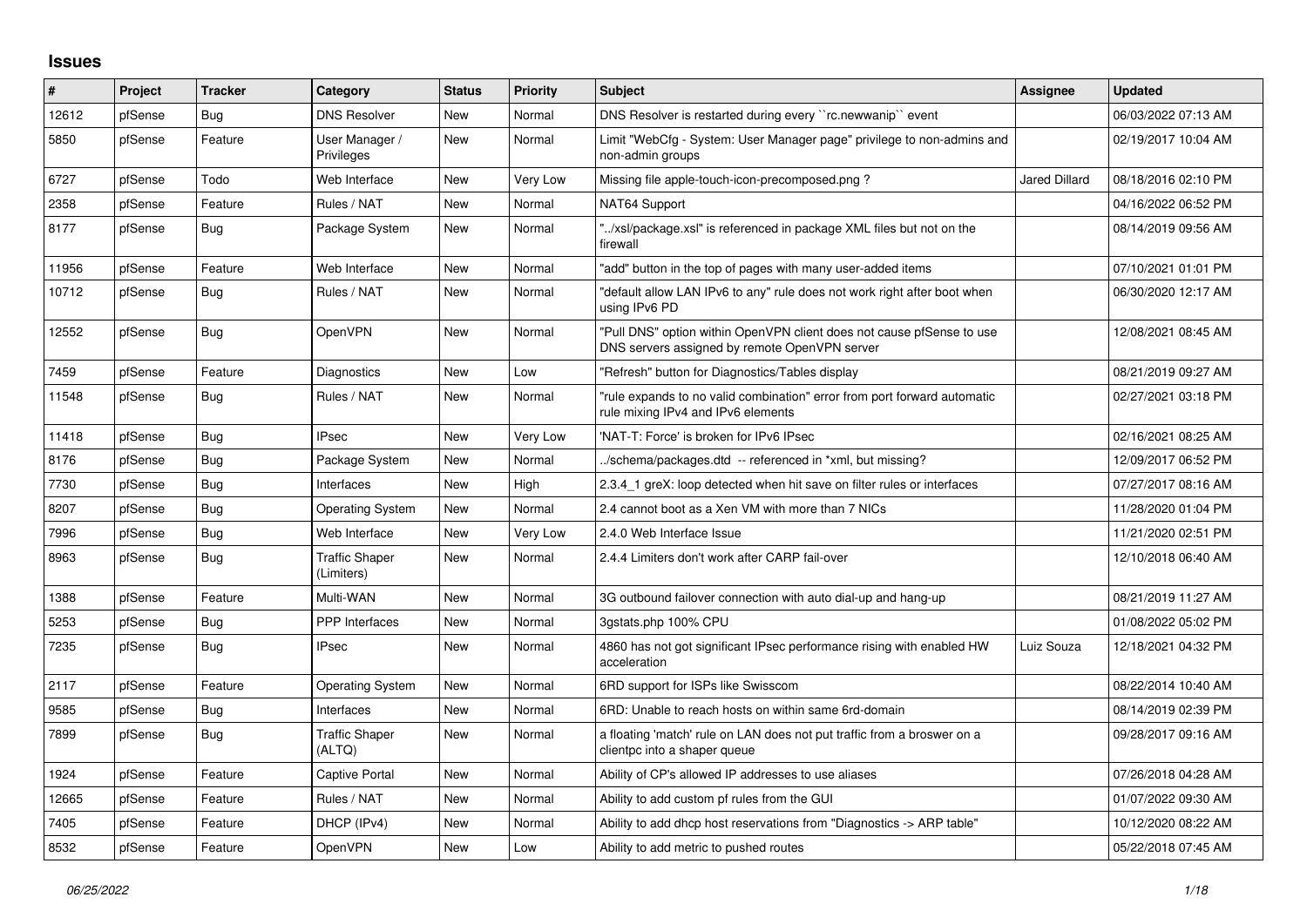| #     | Project | <b>Tracker</b> | Category                        | <b>Status</b> | Priority | Subject                                                                                                             | Assignee      | <b>Updated</b>      |
|-------|---------|----------------|---------------------------------|---------------|----------|---------------------------------------------------------------------------------------------------------------------|---------------|---------------------|
| 8236  | pfSense | Feature        | <b>DNS Resolver</b>             | New           | Normal   | Ability to configure "forward-first" and "forward-host" options for more<br>robust domain overrides in DNS Resolver |               | 12/26/2017 01:26 AM |
| 2218  | pfSense | Feature        | CARP                            | New           | Normal   | Ability to delay CARP master status at boot time                                                                    |               | 03/03/2021 11:57 AM |
| 855   | pfSense | Feature        | Multi-WAN                       | New           | Normal   | Ability to selectively kill states on gateways recovery                                                             |               | 03/11/2022 08:30 AM |
| 7495  | pfSense | Feature        | <b>DNS Resolver</b>             | New           | Low      | Ability to set TTL for local for Unbound host overrides and dhcp leases                                             |               | 03/06/2018 09:46 AM |
| 628   | pfSense | Feature        | Web Interface                   | New           | Low      | Ability to specify listen IP address of management services (SSH, web<br>interface)                                 |               | 07/09/2021 01:21 PM |
| 3185  | pfSense | Feature        | DHCP (IPv6)                     | <b>New</b>    | Normal   | Accommodate a DHCPv6 failover-like mechanism                                                                        |               | 11/24/2017 10:44 AM |
| 8285  | pfSense | Bug            | Web Interface                   | New           | Normal   | Actions on stale data may result in catastrophic results                                                            |               | 01/16/2018 08:08 PM |
| 96    | pfSense | Feature        | Rules / NAT                     | New           | Normal   | Add "All local networks" to source and destination drop down boxen in<br>firewall rules                             |               | 02/06/2016 04:53 AM |
| 12025 | pfSense | Todo           | Web Interface                   | New           | Very Low | Add 1:1 Validation to Notify Someone They are 1:1 NAT'ing an Interface<br>Address                                   |               | 06/11/2021 10:05 AM |
| 5474  | pfSense | Feature        | Interfaces                      | New           | Normal   | Add 802.1x configuration to wired interfaces.                                                                       |               | 03/16/2016 04:32 PM |
| 4776  | pfSense | Feature        | Wireless                        | New           | Normal   | Add 802.1x dynamic vlan support                                                                                     |               | 10/02/2020 07:42 AM |
| 7888  | pfSense | Feature        | Package System                  | New           | Normal   | Add a button in package manager GUI to upgrade all packages                                                         |               | 09/28/2017 05:50 AM |
| 7761  | pfSense | Feature        | Rules / NAT                     | New           | Normal   | Add a way to match on IPv6 proto=0 (hop-by-hop header extension)                                                    |               | 08/13/2019 03:49 PM |
| 6917  | pfSense | Feature        | Upgrade                         | New           | Normal   | Add ability to choose from what IP/IFACE you search for updates                                                     |               | 11/11/2016 09:51 AM |
| 6038  | pfSense | Feature        | Interfaces                      | New           | Normal   | Add ability to configure which interface is chosen for defining hostname IP<br>in /etc/hosts                        |               | 07/07/2017 09:56 AM |
| 12190 | pfSense | Feature        | Rules / NAT                     | New           | Normal   | Add ability to reference ipv6 prefix in firewall rules and aliases                                                  |               | 08/05/2021 01:47 PM |
| 12551 | pfSense | Feature        | <b>DNS Resolver</b>             | New           | Low      | Add ability to set DNS resolver search domain list                                                                  |               | 12/01/2021 11:18 AM |
| 12300 | pfSense | Feature        | Hardware / Drivers              | New           | Normal   | Add Aquantia Atlantic driver to pfsense                                                                             |               | 09/14/2021 06:49 AM |
| 12564 | pfSense | Feature        | Aliases / Tables                | <b>New</b>    | Low      | add column to show that an Alias is in use by or not                                                                |               | 12/04/2021 07:25 PM |
| 6696  | pfSense | <b>Bug</b>     | <b>Traffic Shaper</b><br>(ALTQ) | New           | Low      | Add configure link to Status > Queues error message if traffic shaping not<br>configured                            | Jared Dillard | 08/21/2019 08:55 AM |
| 10962 | pfSense | Feature        | Dynamic DNS                     | New           | Normal   | Add Cpanel support for Dynamic DNS Clients                                                                          |               | 12/28/2020 01:56 PM |
| 10395 | pfSense | Feature        | Dashboard                       | New           | Low      | Add Dashboard System Information support for more PC Engines APU<br>boards                                          |               | 02/17/2022 01:02 AM |
| 11369 | pfSense | Feature        | <b>Operating System</b>         | New           | Low      | add Enabling IPv6 Source Address Validation support                                                                 |               | 02/04/2021 10:03 AM |
| 3899  | pfSense | Feature        | Web Interface                   | New           | Normal   | Add feature to allow reordering of <package> items in config.xml</package>                                          |               | 09/27/2014 04:40 PM |
| 7720  | pfSense | Feature        | Hardware / Drivers              | New           | Normal   | Add general watchdog kernel modules (like ichwd) and watchdogd support<br>in the GUI.                               |               | 08/19/2019 01:20 PM |
| 8372  | pfSense | Feature        | Logging                         | New           | Normal   | add gui setting to adjust refresh rate for dynamic firewall logs                                                    |               | 08/14/2019 10:31 AM |
| 4628  | pfSense | Feature        | Web Interface                   | New           | Normal   | Add GUI to manage loader tunables (e.g. loader.conf.local)                                                          |               | 09/16/2015 04:28 PM |
| 13244 | pfSense | Feature        | Web Interface                   | New           | Normal   | Add help text under Timezone settings in the GUI                                                                    |               | 06/03/2022 01:00 PM |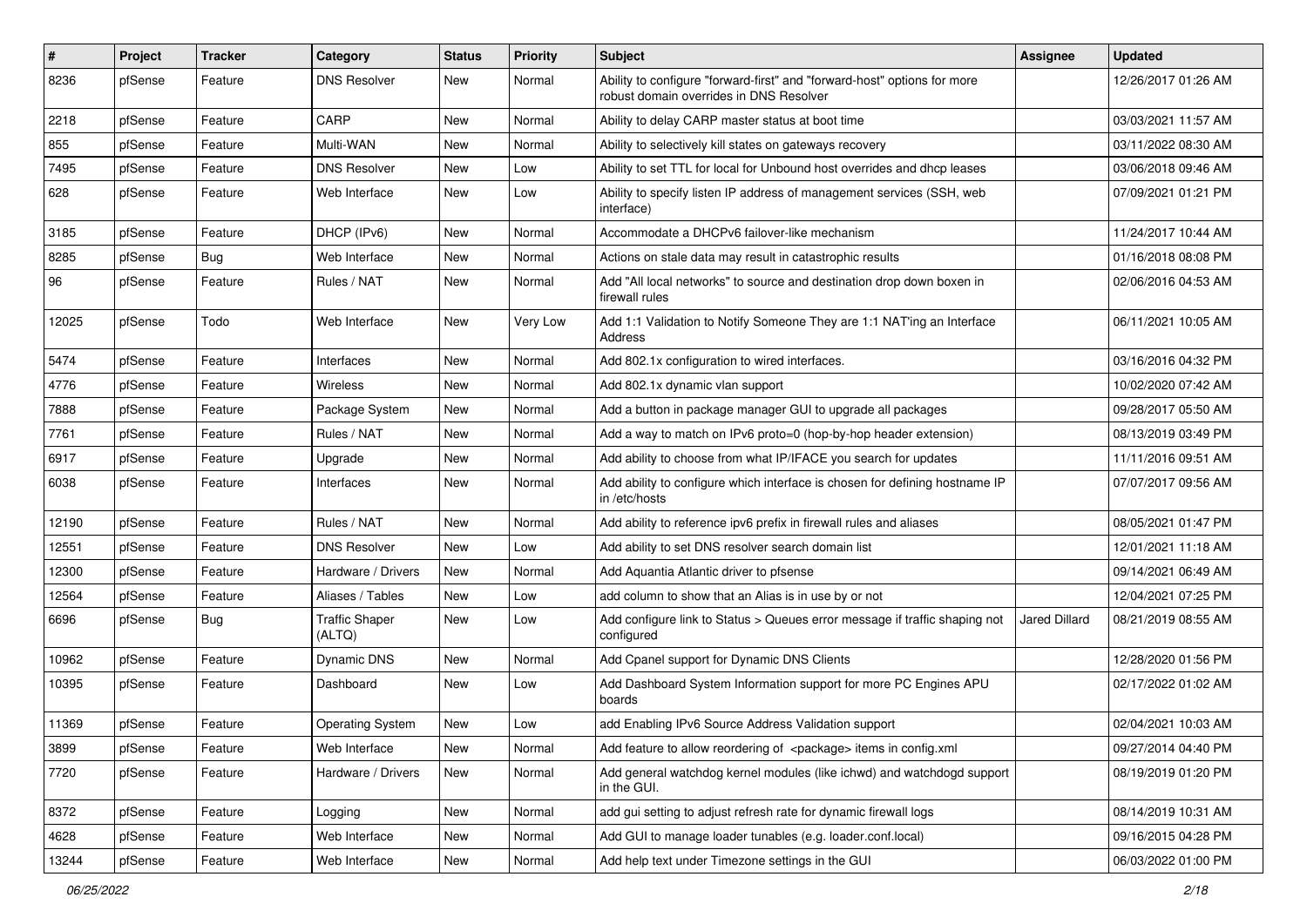| #     | Project | <b>Tracker</b> | Category                        | <b>Status</b> | <b>Priority</b> | Subject                                                                                   | <b>Assignee</b> | <b>Updated</b>      |
|-------|---------|----------------|---------------------------------|---------------|-----------------|-------------------------------------------------------------------------------------------|-----------------|---------------------|
| 6412  | pfSense | Feature        | <b>Operating System</b>         | New           | Normal          | Add includedir directive for /var/etc/xinet.d to xinetd configuration                     |                 | 08/13/2019 01:23 PM |
| 746   | pfSense | Feature        | Rules / NAT                     | New           | Normal          | Add interface group to source/dest drop downs                                             |                 | 07/19/2010 05:10 PM |
| 12459 | pfSense | Todo           | Virtual IP Addresses            | New           | Normal          | Add IP Alias subnet input validation                                                      |                 | 10/15/2021 09:35 AM |
| 7626  | pfSense | Feature        | Interfaces                      | New           | Normal          | Add IPoE support for WAN                                                                  |                 | 01/01/2022 12:31 AM |
| 12370 | pfSense | Feature        | Rules / NAT                     | New           | Low             | Add limiters to Queue column on firewall rule list                                        |                 | 09/14/2021 07:37 AM |
| 5307  | pfSense | Feature        | <b>RRD Graphs</b>               | New           | Low             | Add logarithmic scale option to RRD graphs                                                |                 | 10/14/2015 07:37 AM |
| 1136  | pfSense | Feature        | Rules / NAT                     | New           | Normal          | Add logic to automatically avoid route-to for static route networks                       |                 | 10/09/2018 05:11 AM |
| 8558  | pfSense | Feature        | Web Interface                   | New           | Normal          | Add more table sorting in various UI pages                                                |                 | 08/21/2019 09:14 AM |
| 290   | pfSense | Feature        | Multi-WAN                       | New           | Low             | Add Multi-WAN awareness to UPnP                                                           |                 | 01/06/2016 05:24 PM |
| 753   | pfSense | Feature        | OpenVPN                         | New           | Normal          | Add OpenVPN foreign option support                                                        |                 | 09/02/2019 10:38 AM |
| 13009 | pfSense | Feature        | OpenVPN                         | New           | Normal          | Add option for multiple remote addresses to OpenVPN Client                                |                 | 03/31/2022 12:42 PM |
| 7800  | pfSense | Feature        | Logging                         | New           | Normal          | Add option for state logging                                                              |                 | 08/13/2019 03:51 PM |
| 11056 | pfSense | Feature        | Interfaces                      | New           | Normal          | Add option to disable flow-control on interfaces in GUI                                   |                 | 11/11/2020 04:41 PM |
| 4098  | pfSense | Feature        | Authentication                  | New           | Normal          | Add option to force a password change on login                                            |                 | 08/21/2019 10:31 AM |
| 8330  | pfSense | Feature        | DHCP (IPv4)                     | New           | Normal          | add options for ddns-local-address statements                                             |                 | 04/27/2021 12:31 PM |
| 3882  | pfSense | Feature        | Web Interface                   | New           | Normal          | Add OUI database to the base system, remove dependency on nmap                            |                 | 03/08/2018 06:44 PM |
| 2771  | pfSense | Feature        | Rules / NAT                     | New           | Normal          | Add packet tracing simulator                                                              |                 | 08/13/2019 12:24 PM |
| 10839 | pfSense | Feature        | <b>Traffic Shaper</b><br>(ALTQ) | New           | Normal          | Add popular messengers to the Traffic Shaper Wizard                                       |                 | 08/18/2020 10:07 AM |
| 5360  | pfSense | Feature        | UPnP/NAT-PMP                    | New           | Normal          | Add possibility to configure independent "UPnP & NAT-PMP" instances                       |                 | 10/31/2015 04:25 AM |
| 6804  | pfSense | Feature        | Diagnostics                     | New           | Very Low        | Add row counter into Diagnostics -> Edit File                                             |                 | 08/20/2019 03:44 PM |
| 9060  | pfSense | Feature        | Logging                         | New           | Normal          | add rule name filtering field for firewall log viewer                                     |                 | 08/14/2019 12:38 PM |
| 4997  | pfSense | Feature        | Rules / NAT                     | New           | Normal          | Add setting option to choose default log action for new firewall rules                    |                 | 08/20/2019 03:29 PM |
| 1979  | pfSense | Feature        | Aliases / Tables                | New           | Normal          | Add some default read-only system aliases                                                 | Jim Pingle      | 08/21/2019 11:01 AM |
| 9222  | pfSense | Feature        | Authentication                  | New           | Normal          | Add sshguard log when release an IP                                                       |                 | 08/14/2019 01:00 PM |
| 13058 | pfSense | Todo           | Rules / NAT                     | <b>New</b>    | Normal          | Add static routes and directly connected networks back to policy route<br>negation rules  |                 | 04/13/2022 08:05 AM |
| 5525  | pfSense | Feature        | OpenVPN                         | New           | Normal          | Add static routes for OpenVPN client remote peer addresses when using<br>non-default WANs |                 | 11/25/2015 08:44 AM |
| 13296 | pfSense | Feature        | DHCP (IPv6)                     | New           | Normal          | Add support for DHCP6 OPTION_PD_EXCLUDE (RFC 6603)                                        |                 | 06/24/2022 10:10 PM |
| 13260 | pfSense | Feature        | Authentication                  | New           | Normal          | Add support for OpenVPN static-challenge                                                  |                 | 06/09/2022 02:04 PM |
| 12139 | pfSense | Feature        | <b>DNS Forwarder</b>            | New           | Normal          | Add support in for specifying a DNSMASQ configuration file                                |                 | 07/16/2021 09:45 PM |
| 10223 | pfSense | Feature        | Interfaces                      | New           | Normal          | Add the ability to create additional loopback interfaces                                  |                 | 12/15/2020 04:35 PM |
| 12521 | pfSense | Feature        | <b>Operating System</b>         | New           | Very Low        | Add the BBR2, QUIC, RACK Congestion Control (CC) protocols                                |                 | 11/15/2021 07:40 AM |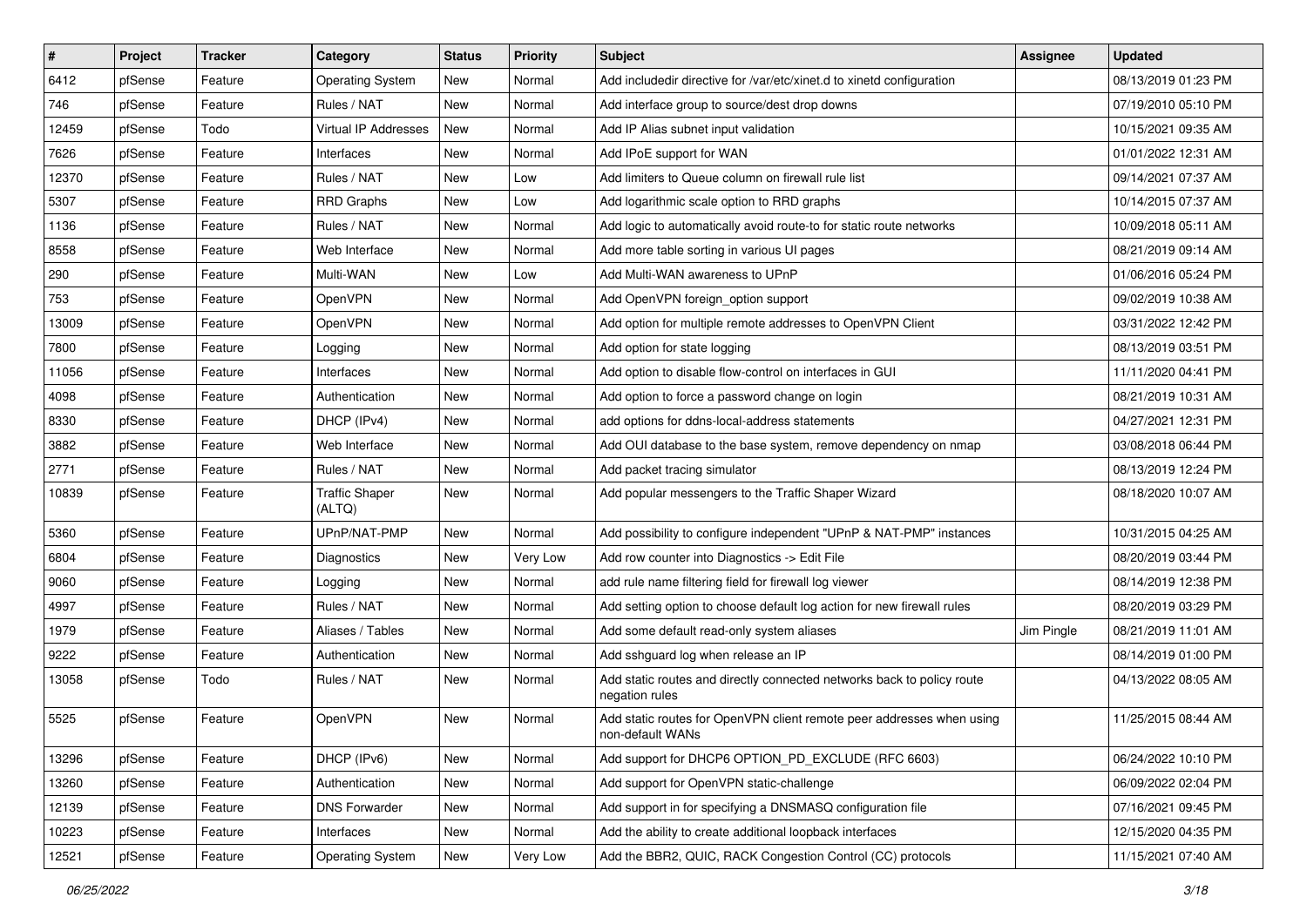| $\sharp$ | Project | <b>Tracker</b> | Category                | <b>Status</b> | <b>Priority</b> | <b>Subject</b>                                                                                                   | Assignee | <b>Updated</b>      |
|----------|---------|----------------|-------------------------|---------------|-----------------|------------------------------------------------------------------------------------------------------------------|----------|---------------------|
| 7922     | pfSense | Feature        | Rules / NAT             | New           | Normal          | Add the option to select the ISP IPv6 Delegated Prefix as a destination in<br>firewall rules                     |          | 10/10/2017 06:36 PM |
| 12676    | pfSense | Feature        | Rules / NAT             | New           | Normal          | Add the Tagged option on the Port Forward rules edit page                                                        |          | 01/11/2022 05:52 AM |
| 4374     | pfSense | Feature        | Notifications           | New           | Low             | Add timestamps to notification e-mails                                                                           |          | 02/05/2015 12:43 AM |
| 10514    | pfSense | Feature        | Web Interface           | New           | Normal          | Add to every page an unparsed Notes field for administrative reference                                           |          | 04/30/2020 06:32 PM |
| 9800     | pfSense | Feature        | Hardware / Drivers      | New           | Normal          | Add toggle for net.isr.dispatch=deferred in GUI                                                                  |          | 09/29/2019 06:18 AM |
| 7181     | pfSense | Feature        | Rules / NAT             | New           | Low             | Add Top and Add Bottom on Seperator                                                                              |          | 08/21/2019 08:55 AM |
| 9591     | pfSense | Feature        | Rules / NAT             | New           | Normal          | Add under firewall rules a search box                                                                            |          | 08/14/2019 02:39 PM |
| 7852     | pfSense | Feature        | <b>DNS Resolver</b>     | New           | Normal          | Add views support to Unbound GUI                                                                                 |          | 09/11/2017 12:26 PM |
| 12905    | pfSense | <b>Bug</b>     | Web Interface           | New           | Normal          | Add VLAN Re-assignment to Import Interface Mismatch Wizard                                                       |          | 03/07/2022 08:05 AM |
| 11280    | pfSense | Todo           | WireGuard               | New           | Normal          | Add WireGuard to ALTQ list                                                                                       |          | 04/27/2021 12:32 PM |
| 4899     | pfSense | Feature        | DHCP (IPv4)             | New           | Normal          | Additional BOOTP/DHCP Options should allow a force option                                                        |          | 01/02/2018 02:24 PM |
| 790      | pfSense | Feature        | <b>Operating System</b> | New           | Normal          | Advanced options for dnsclient (resolv.conf)                                                                     |          | 04/21/2022 12:39 PM |
| 9654     | pfSense | <b>Bug</b>     | <b>DNS Resolver</b>     | New           | Normal          | After reboot, the DNS resolver must be restarted before it will advertise the<br>ipv6 DNS address of the router. |          | 11/20/2020 03:12 AM |
| 12708    | pfSense | Bug            | Aliases / Tables        | New           | Normal          | alias with non resolving DNS entry breaks underlying pf table                                                    |          | 02/20/2022 06:13 PM |
| 4195     | pfSense | Feature        | Aliases / Tables        | New           | Low             | Aliases: sections                                                                                                |          | 08/21/2019 11:01 AM |
| 6457     | pfSense | Feature        | Installer               | New           | Normal          | Allow ability to configure AWS EC2 AMI via userdata                                                              |          | 09/21/2020 02:54 PM |
| 946      | pfSense | Feature        | IPsec                   | New           | Normal          | Allow aliases to be used to define IPsec phase 2 networks                                                        |          | 04/21/2022 12:39 PM |
| 4989     | pfSense | Feature        | IPsec                   | New           | Normal          | Allow all valid strongswan remote gateway options in gui                                                         |          | 08/20/2015 02:57 PM |
| 3862     | pfSense | Feature        | <b>IGMP Proxy</b>       | New           | Normal          | Allow configuration of IGMP proxy's 'quickleave' parameter from the web<br>interface                             |          | 04/05/2016 03:24 AM |
| 3552     | pfSense | Feature        | <b>PPP</b> Interfaces   | <b>New</b>    | Normal          | Allow configuring link keep-alive value in PPP                                                                   |          | 05/14/2014 10:26 AM |
| 12600    | pfSense | Feature        | Aliases / Tables        | New           | Normal          | allow custom mask for a network alias created from a FQDN                                                        |          | 12/15/2021 10:50 AM |
| 6776     | pfSense | Feature        | Rules / NAT             | New           | Normal          | Allow disabling of "filter rule association" by default                                                          |          | 08/17/2021 10:56 AM |
| 9063     | pfSense | Feature        | Dynamic DNS             | New           | Normal          | Allow dynamic DNS client entry to specify which Check IP service to use                                          |          | 10/24/2018 11:53 AM |
| 3623     | pfSense | Feature        | Package System          | New           | Normal          | Allow each package to choose if it is restarted on interface events                                              |          | 04/26/2014 01:00 PM |
| 5825     | pfSense | Feature        | Authentication          | New           | Normal          | Allow EAP-RADIUS for authentication servers                                                                      |          | 08/21/2019 10:32 AM |
| 4501     | pfSense | Feature        | Notifications           | New           | Normal          | Allow email report to send multiple destination                                                                  |          | 02/06/2016 04:07 AM |
| 5629     | pfSense | Bug            | <b>IPsec</b>            | New           | Normal          | Allow for IPsec configuration using certs without a CA                                                           |          | 12/31/2021 05:21 PM |
| 4165     | pfSense | Feature        | Rules / NAT             | New           | Low             | Allow for security zones when defining interfaces and firewall rules.                                            |          | 02/06/2016 04:35 AM |
| 6796     | pfSense | Feature        | Interfaces              | New           | Normal          | Allow hostnames as GRE and GIF endpoints                                                                         |          | 08/13/2019 02:35 PM |
| 7971     | pfSense | Feature        | Captive Portal          | New           | Normal          | Allow import, export and synchronization of MACs under Captive Portal<br>service                                 |          | 10/19/2017 04:56 AM |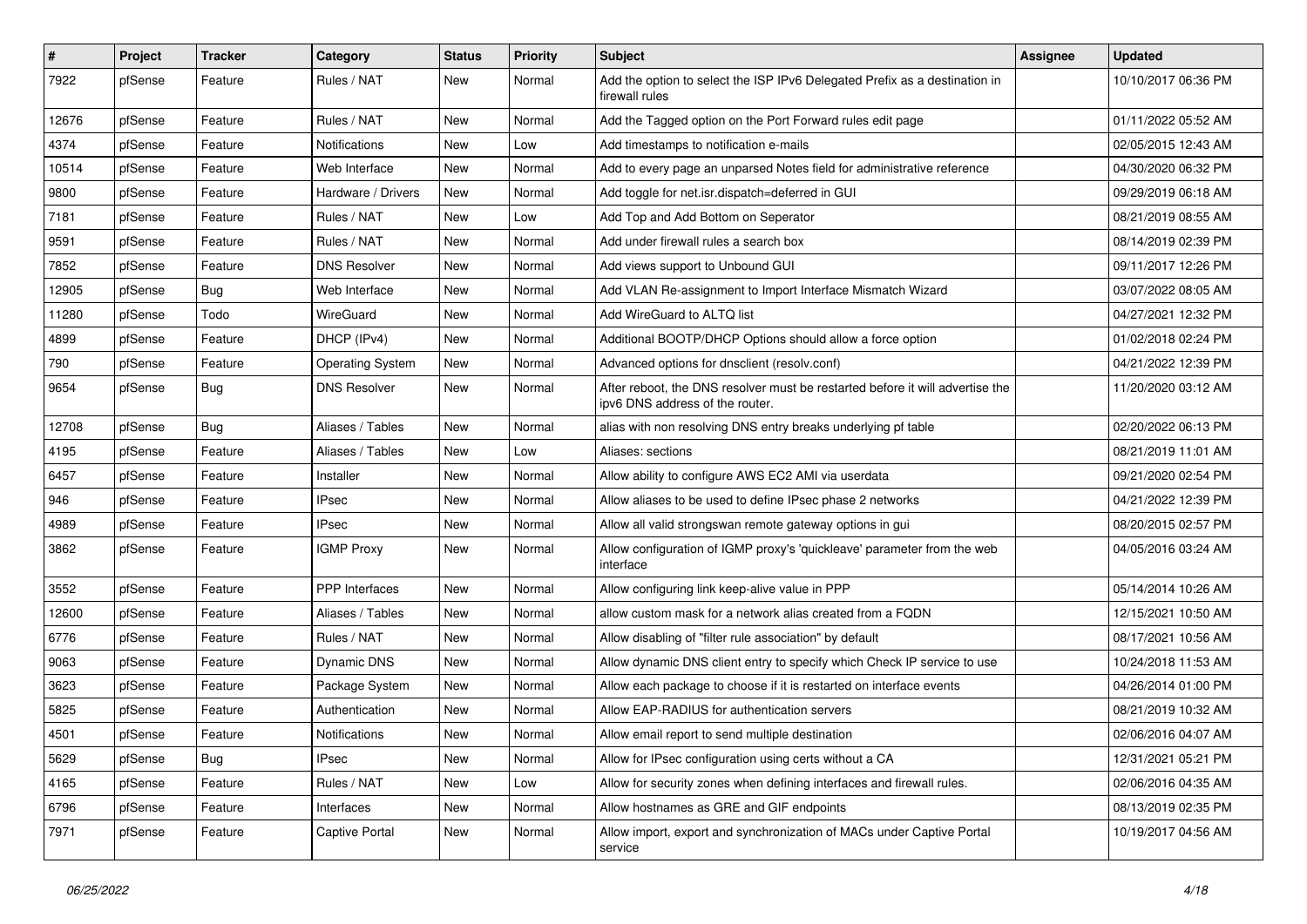| $\vert$ # | Project | <b>Tracker</b> | Category                        | <b>Status</b> | <b>Priority</b> | Subject                                                                                                 | <b>Assignee</b>      | <b>Updated</b>      |
|-----------|---------|----------------|---------------------------------|---------------|-----------------|---------------------------------------------------------------------------------------------------------|----------------------|---------------------|
| 2693      | pfSense | Feature        | Console Menu                    | New           | Normal          | Allow mapping mapping non-physical interfaces via console                                               | Mathieu Simon        | 11/27/2012 03:00 PM |
| 1268      | pfSense | Feature        | Certificates                    | New           | Normal          | Allow mass renewing of certs                                                                            |                      | 11/01/2019 03:17 PM |
| 6956      | pfSense | Feature        | Captive Portal                  | New           | Normal          | Allow more control over concurrent logins                                                               |                      | 11/23/2016 12:01 PM |
| 371       | pfSense | Feature        | Rules / NAT                     | New           | Normal          | Allow moving of bogon and RFC 1918 rules                                                                |                      | 02/06/2016 04:53 AM |
| 10890     | pfSense | Feature        | Interfaces                      | New           | Normal          | Allow multiple assigned interfaces to track status of a single switch port                              |                      | 09/14/2020 07:20 AM |
| 11438     | pfSense | Feature        | Hardware / Drivers              | New           | Low             | Allow multiple cryptographic accelerator modules to be loaded at the same<br>time                       |                      | 02/18/2021 12:40 PM |
| 6604      | pfSense | Feature        | <b>NTPD</b>                     | New           | Normal          | Allow NTP server list to be overridden by DHCP/PPP                                                      |                      | 08/13/2019 01:39 PM |
| 7078      | pfSense | Feature        | OpenVPN                         | New           | Low             | Allow reordering of client specific overrides in OpenVPN                                                |                      | 11/21/2019 02:48 PM |
| 8458      | pfSense | Feature        | Dashboard                       | New           | Low             | Allow reordering of interface widget                                                                    |                      | 08/14/2019 10:52 AM |
| 2479      | pfSense | Feature        | Dashboard                       | New           | Normal          | Allow reordering of the traffic graphs on the dashboard                                                 |                      | 06/08/2012 04:13 PM |
| 1935      | pfSense | Feature        | Rules / NAT                     | New           | Normal          | Allow rule with max-src-conn-* options to make conditional use of<br>"overload <virusprot>"</virusprot> |                      | 10/07/2011 09:31 AM |
| 8178      | pfSense | Feature        | Package System                  | New           | Normal          | Allow setting attributes for form elements in package XML                                               |                      | 12/09/2017 07:48 PM |
| 12077     | pfSense | Feature        | Gateways                        | New           | Normal          | Allow stick-connections per gateway group                                                               |                      | 06/24/2021 08:45 AM |
| 10468     | pfSense | Feature        | Web Interface                   | New           | Normal          | Allow to download log files from WebGUI                                                                 |                      | 04/17/2020 06:17 AM |
| 10258     | pfSense | Feature        | Certificates                    | New           | Very Low        | allow to sign CA                                                                                        |                      | 02/20/2020 04:20 AM |
| 12473     | pfSense | Feature        | <b>IPsec</b>                    | New           | Normal          | Allow user adjustment of IPsec Keep Alive periodic checks                                               |                      | 12/22/2021 05:59 AM |
| 10843     | pfSense | Feature        | Authentication                  | New           | Normal          | Allow user manager settings to specify multiple authentication servers                                  |                      | 01/13/2022 07:22 AM |
| 7216      | pfSense | Feature        | Web Interface                   | New           | Normal          | Allow user to choose date display format                                                                | <b>Phillip Davis</b> | 02/02/2018 04:20 PM |
| 8483      | pfSense | Feature        | <b>Traffic Shaper</b><br>(ALTQ) | New           | Normal          | Allow user to choose order of Queues status                                                             |                      | 08/21/2019 09:12 AM |
| 11757     | pfSense | Feature        | <b>XMLRPC</b>                   | New           | Normal          | Allow XMLRPC sync to bypass default auth server in favor of local<br>database                           |                      | 03/30/2021 03:18 PM |
| 12903     | pfSense | Feature        | Notifications                   | New           | Normal          | alternative authentication methods for email notifications?                                             |                      | 03/07/2022 07:52 AM |
| 10765     | pfSense | <b>Bug</b>     | Authentication                  | New           | Normal          | Ampersands in Idap_extended_query are escaped twice                                                     |                      | 09/02/2020 07:55 AM |
| 12632     | pfSense | <b>Bug</b>     | Gateways                        | New           | High            | Assigning a /30 WAN IP address at the console does not save the<br>gateway correctly                    |                      | 05/17/2022 02:28 PM |
| 13289     | pfSense | Bug            | Backup / Restore                | New           | Low             | Attempting to restore a 0 byte "config.xml" prints an error that the file<br>cannot be read             |                      | 06/20/2022 10:46 AM |
| 7757      | pfSense | <b>Bug</b>     | Backup / Restore                | New           | Normal          | Auto Config Backup fails to upload unless Default Gateway is up                                         |                      | 08/16/2019 12:47 PM |
| 12553     | pfSense | Feature        | Backup / Restore                | New           | Normal          | Auto Config Backup: Allow selecting multiple backups for deletion                                       |                      | 02/22/2022 04:27 AM |
| 7602      | pfSense | Feature        | <b>Operating System</b>         | New           | Normal          | Auto-Create bootable USB for recovery                                                                   |                      | 08/13/2019 09:50 AM |
| 7688      | pfSense | Feature        | Backup / Restore                | New           | Low             | AutoConfigBackup - Info Icon - username only                                                            |                      | 10/22/2017 10:46 AM |
| 9775      | pfSense | Feature        | Backup / Restore                | New           | Normal          | AutoConfigBackup - Rolling per day/hour cap on changes, retention policy                                |                      | 09/20/2019 09:19 AM |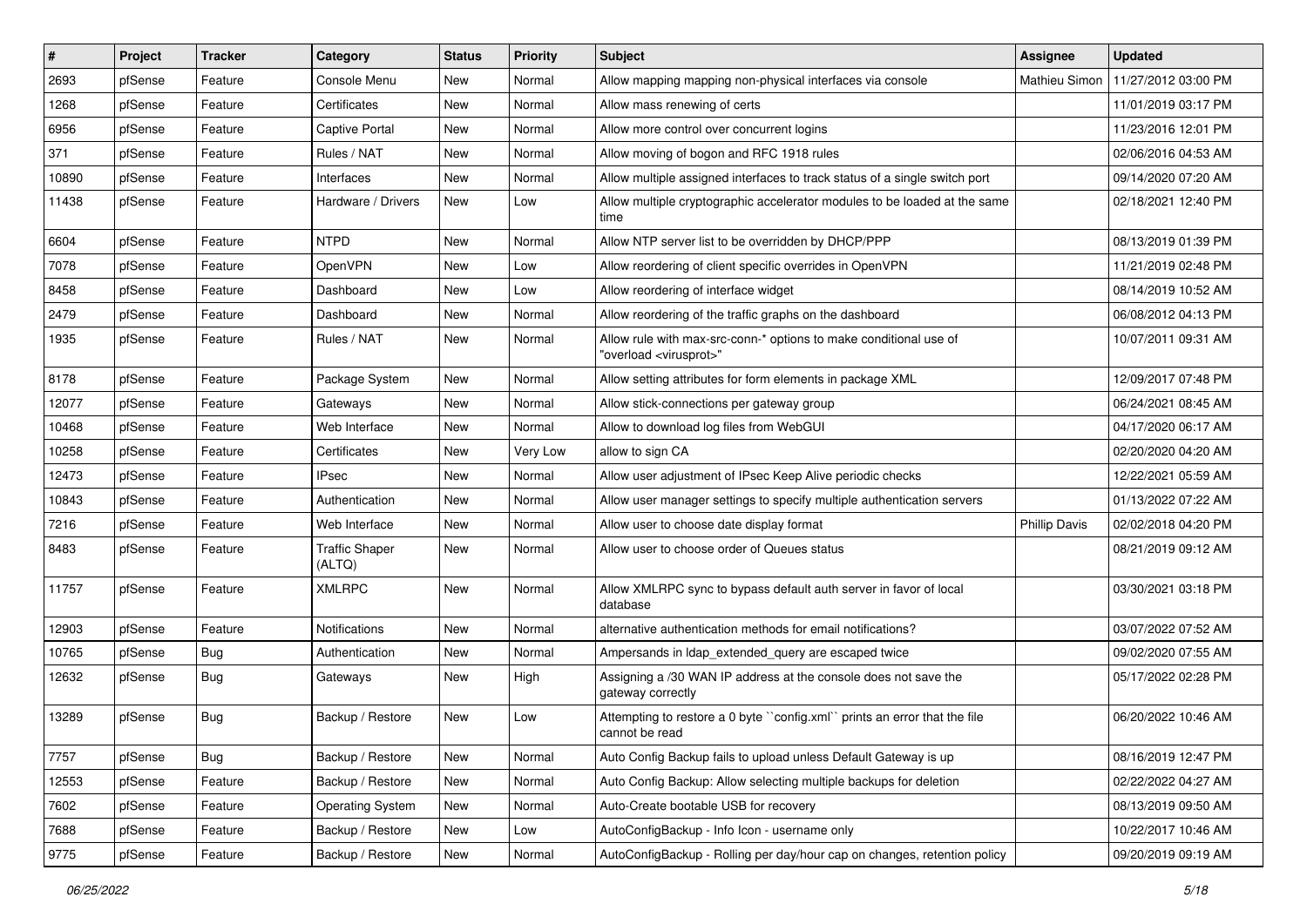| $\vert$ # | Project | <b>Tracker</b> | Category                        | <b>Status</b> | <b>Priority</b> | <b>Subject</b>                                                                                                          | Assignee          | <b>Updated</b>      |
|-----------|---------|----------------|---------------------------------|---------------|-----------------|-------------------------------------------------------------------------------------------------------------------------|-------------------|---------------------|
| 4681      | pfSense | Feature        | Backup / Restore                | New           | Normal          | AutoConfigBackup make a way to easily download a saved backup                                                           |                   | 08/16/2019 12:46 PM |
| 3053      | pfSense | Feature        | Captive Portal                  | New           | Normal          | Automatically add DHCP static addresses to CP passthru-mac                                                              |                   | 06/21/2013 11:54 AM |
| 2443      | pfSense | Feature        | <b>PPP</b> Interfaces           | New           | Normal          | Automatically start 3G usb interfaces upon plugin                                                                       |                   | 05/20/2012 05:37 PM |
| 11588     | pfSense | Feature        | WireGuard                       | New           | Low             | Automatically suggest next IP address in Wireguard interface subnet when<br>creating a peer                             |                   | 12/22/2021 03:35 AM |
| 5735      | pfSense | Feature        | Aliases / Tables                | New           | Very Low        | Automaticaly add DHCP leases to alias list or make it readable in selected<br>fields                                    |                   | 08/21/2019 11:01 AM |
| 6390      | pfSense | Todo           | Dashboard                       | <b>New</b>    | Low             | Autoscale from Traffic Graph not correct size (big graphs)                                                              |                   | 05/23/2016 01:38 PM |
| 10000     | pfSense | <b>Bug</b>     | Dynamic DNS                     | New           | Normal          | Azure Dynamic DNS A and AAAA Records for Apex Zone                                                                      |                   | 03/31/2020 09:03 AM |
| 13187     | pfSense | Documentation  | Upgrade                         | New           | Normal          | Azure Frequently asked questions                                                                                        |                   | 05/20/2022 06:52 AM |
| 6608      | pfSense | Feature        | Backup / Restore                | New           | Low             | backup and restore dhcp                                                                                                 |                   | 07/13/2016 04:09 PM |
| 11110     | pfSense | <b>Bug</b>     | Backup / Restore                | New           | Normal          | Backup file should be checked before restoring a specific area                                                          |                   | 12/05/2020 02:50 PM |
| 286       | pfSense | Feature        | Backup / Restore                | New           | Normal          | Backup/restore users individually                                                                                       |                   | 01/09/2021 03:48 PM |
| 12504     | pfSense | Bug            | Interfaces                      | New           | Normal          | BCM57412 NetXtreme-E 10Gb RDMA Ethernet controller issue                                                                |                   | 11/05/2021 04:51 AM |
| 13256     | pfSense | Feature        | DHCP (IPv4)                     | New           | Normal          | Better handling of duplicate IPs in static DHCP assignments                                                             |                   | 06/11/2022 04:51 PM |
| 7182      | pfSense | Feature        | Dashboard                       | New           | Normal          | Break up System Widget on the Dashboard                                                                                 |                   | 08/21/2019 08:59 AM |
| 11139     | pfSense | Documentation  | Interfaces                      | New           | Normal          | <b>Bridges and VLANs</b>                                                                                                |                   | 12/07/2020 12:32 PM |
| 13225     | pfSense | Bug            | Interfaces                      | New           | Normal          | Bridges with QinQ interfaces not properly set up at boot                                                                | Viktor Gurov      | 05/27/2022 08:19 AM |
| 8324      | pfSense | Bug            | Hardware / Drivers              | New           | Normal          | bxe cards require promisc for OSPF                                                                                      | Luiz Souza        | 05/25/2020 03:19 PM |
| 11925     | pfSense | <b>Bug</b>     | OpenVPN                         | New           | Normal          | Calling-Station-Id always set to WAN IP                                                                                 |                   | 05/14/2021 09:27 AM |
| 4707      | pfSense | Feature        | Rules / NAT                     | New           | Normal          | Can't override block port 0 rules in filter.inc                                                                         |                   | 08/13/2019 12:53 PM |
| 12542     | pfSense | Bug            | Virtual IP Addresses            | New           | Normal          | Cannot assign a same IPv6 Link-Local address to different interfaces                                                    |                   | 11/25/2021 01:41 AM |
| 8263      | pfSense | <b>Bug</b>     | <b>Traffic Shaper</b><br>(ALTQ) | New           | Normal          | Cannot create a nonlinear `Link Share` service curve because of: "the sum<br>of the child bandwidth higher than parent" |                   | 11/05/2020 07:31 AM |
| 8614      | pfSense | <b>Bug</b>     | DHCP (IPv4)                     | New           | Normal          | Cannot remove Additional BOOTP/DHCP Options                                                                             |                   | 08/21/2019 09:15 AM |
| 12737     | pfSense | Bug            | Certificates                    | New           | Normal          | CApath is not defined by default in curl                                                                                |                   | 05/17/2022 02:30 PM |
| 11189     | pfSense | Feature        | Captive Portal                  | New           | Normal          | Captive Portal - Tarpit option                                                                                          |                   | 12/23/2020 06:44 PM |
| 9970      | pfSense | Feature        | Captive Portal                  | New           | Low             | Captive Portal and SAML2 Integration                                                                                    | Mauro Braggio     | 10/12/2020 07:39 AM |
| 1831      | pfSense | Feature        | Captive Portal                  | New           | Normal          | Captive portal IPv6 support                                                                                             | Reid<br>Linnemann | 05/25/2022 07:57 AM |
| 1675      | pfSense | <b>Bug</b>     | Captive Portal                  | New           | Normal          | Captive portal logout problems with pop-up blockers.                                                                    | Jared Dillard     | 03/28/2016 01:37 PM |
| 2963      | pfSense | Feature        | Captive Portal                  | New           | Normal          | Captive Portal MAC authentication request                                                                               |                   | 08/22/2017 09:09 PM |
| 9627      | pfSense | Feature        | Captive Portal                  | New           | Normal          | Captive Portal only shows authenticated users                                                                           |                   | 08/14/2019 02:48 PM |
| 12357     | pfSense | <b>Bug</b>     | Captive Portal                  | New           | Normal          | Captive Portal popup Logout button loads full login page in popup when<br>clicked                                       |                   | 10/27/2021 12:10 PM |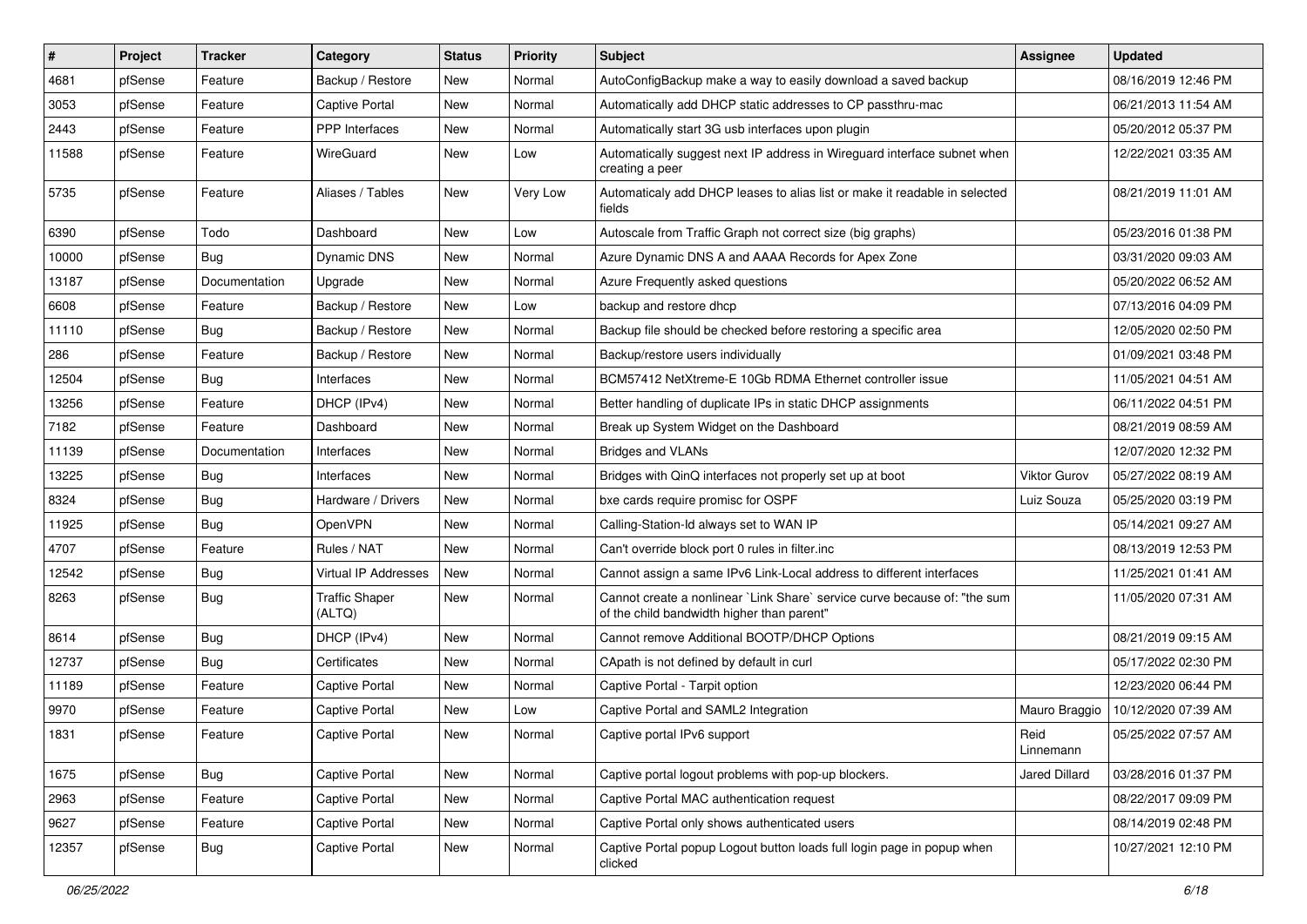| ∦     | Project | <b>Tracker</b> | Category                     | <b>Status</b> | <b>Priority</b> | <b>Subject</b>                                                                                                  | <b>Assignee</b> | <b>Updated</b>      |
|-------|---------|----------------|------------------------------|---------------|-----------------|-----------------------------------------------------------------------------------------------------------------|-----------------|---------------------|
| 4724  | pfSense | Feature        | Captive Portal               | New           | Low             | Captive Portal Status Add Client Hostname                                                                       |                 | 05/22/2015 08:38 AM |
| 2573  | pfSense | Feature        | <b>Captive Portal</b>        | New           | Normal          | Captive Portal support of RADIUS POD (Packet of Disconnect)                                                     |                 | 10/17/2016 03:14 AM |
| 2025  | pfSense | Feature        | <b>Captive Portal</b>        | New           | Normal          | Captive Portal: Easy accessible Logout page instead of Logout pop-up<br>window                                  |                 | 02/06/2016 04:59 AM |
| 2545  | pfSense | Feature        | <b>Captive Portal</b>        | New           | Low             | CaptivePortal: Custom "Re-authenticate every x minutes"                                                         |                 | 07/08/2012 05:21 PM |
| 13222 | pfSense | Bug            | UPnP/NAT-PMP                 | New           | Normal          | CARP IP does not listen for NAT-PMP packets                                                                     |                 | 05/26/2022 02:28 PM |
| 12581 | pfSense | Regression     | DHCP (IPv6)                  | New           | Normal          | CARP IPv6 assigned address does not get advertised to endpoints with<br><b>RADV</b>                             |                 | 12/16/2021 02:34 PM |
| 5567  | pfSense | Feature        | Dashboard                    | New           | Low             | CARP status widget does not update in real time                                                                 |                 | 08/20/2019 03:33 PM |
| 12382 | pfSense | Regression     | OpenVPN                      | New           | Normal          | Certificate Depth checking creates OpenVPN micro-outages every time a<br>user authenticates after 2.5.2 upgrade |                 | 01/17/2022 04:17 AM |
| 11203 | pfSense | Bug            | Certificates                 | New           | Normal          | certificate manager very slow                                                                                   |                 | 12/31/2020 11:57 AM |
| 10729 | pfSense | Bug            | Package System               | New           | Normal          | Certificate verification failed for pkg.freebsd.org                                                             |                 | 07/05/2020 01:12 AM |
| 13294 | pfSense | Feature        | Gateways                     | New           | Low             | Change gateway name                                                                                             |                 | 06/22/2022 06:07 PM |
| 13110 | pfSense | Bug            | CARP                         | New           | Very Low        | changing CARP VIP address does not update outbound NAT interface IP                                             |                 | 05/03/2022 02:52 PM |
| 11169 | pfSense | Feature        | Interfaces                   | New           | Verv Low        | Changing interface index order                                                                                  |                 | 12/17/2020 05:44 AM |
| 12183 | pfSense | Regression     | Interfaces                   | New           | Low             | Changing MAC address for PPP parent interface stopped working                                                   |                 | 04/20/2022 04:16 PM |
| 12539 | pfSense | Bug            | Interfaces                   | New           | Low             | Changing VLAN ID for LAN interface in assignments silently fails.                                               |                 | 11/23/2021 04:12 AM |
| 13014 | pfSense | Bug            | <b>IPsec</b>                 | New           | Normal          | Charon.vici can get in a bad state                                                                              | Mateusz Guzik   | 05/24/2022 05:05 PM |
| 5786  | pfSense | Bug            | Web Interface                | New           | Normal          | Check WebConfigurator port for conflicts                                                                        |                 | 04/21/2022 12:39 PM |
| 10645 | pfSense | Feature        | Package System               | <b>New</b>    | Very Low        | Choosing active repo after restoring config but before starting pkgs<br>auto-installing                         |                 | 09/22/2020 01:04 PM |
| 11625 | pfSense | Feature        | OpenVPN                      | New           | Normal          | Cisco-AVPair aliases support                                                                                    |                 | 03/05/2021 12:35 AM |
| 12922 | pfSense | <b>Bug</b>     | DHCP (IPv4)                  | New           | Normal          | Classless static routes received on DHCP WAN can override chosen<br>default gateway                             |                 | 03/28/2022 10:08 AM |
| 11363 | pfSense | Bug            | Installer                    | <b>New</b>    | Normal          | Clean Install 2.5.0 fails due to hardware incompability                                                         |                 | 02/04/2021 11:06 AM |
| 13250 | pfSense | Todo           | DHCP (IPv4)                  | New           | Very Low        | Clean up DHCP Server option language                                                                            | Jim Pingle      | 06/06/2022 07:32 AM |
| 8694  | pfSense | Feature        | Authentication               | New           | Very Low        | Client CA Auth for PFSense WebGui                                                                               |                 | 08/21/2019 09:25 AM |
| 12942 | pfSense | <b>Bug</b>     | Gateways                     | New           | Normal          | Code to kill states for old gateway when reconnecting an interface is<br>incorrect                              | Jim Pingle      | 03/22/2022 01:25 PM |
| 7988  | pfSense | Feature        | Web Interface                | New           | Normal          | Compact Theme based on Compact-RED with the default theme colors.                                               |                 | 10/23/2017 05:34 AM |
| 6602  | pfSense | Feature        | User Manager /<br>Privileges | New           | Normal          | Config writes denied via "deny config write" permission should notify as<br>such                                |                 | 08/20/2019 03:43 PM |
| 11270 | pfSense | Feature        | <b>VPN (Multiple Types)</b>  | New           | Low             | Consider integrating Nebula mesh VPN                                                                            |                 | 01/20/2021 03:34 PM |
| 6960  | pfSense | Feature        | DHCP (IPv4)                  | New           | Normal          | Consider replacing ISC DHCP server with KEA DHCP                                                                |                 | 09/24/2020 01:59 PM |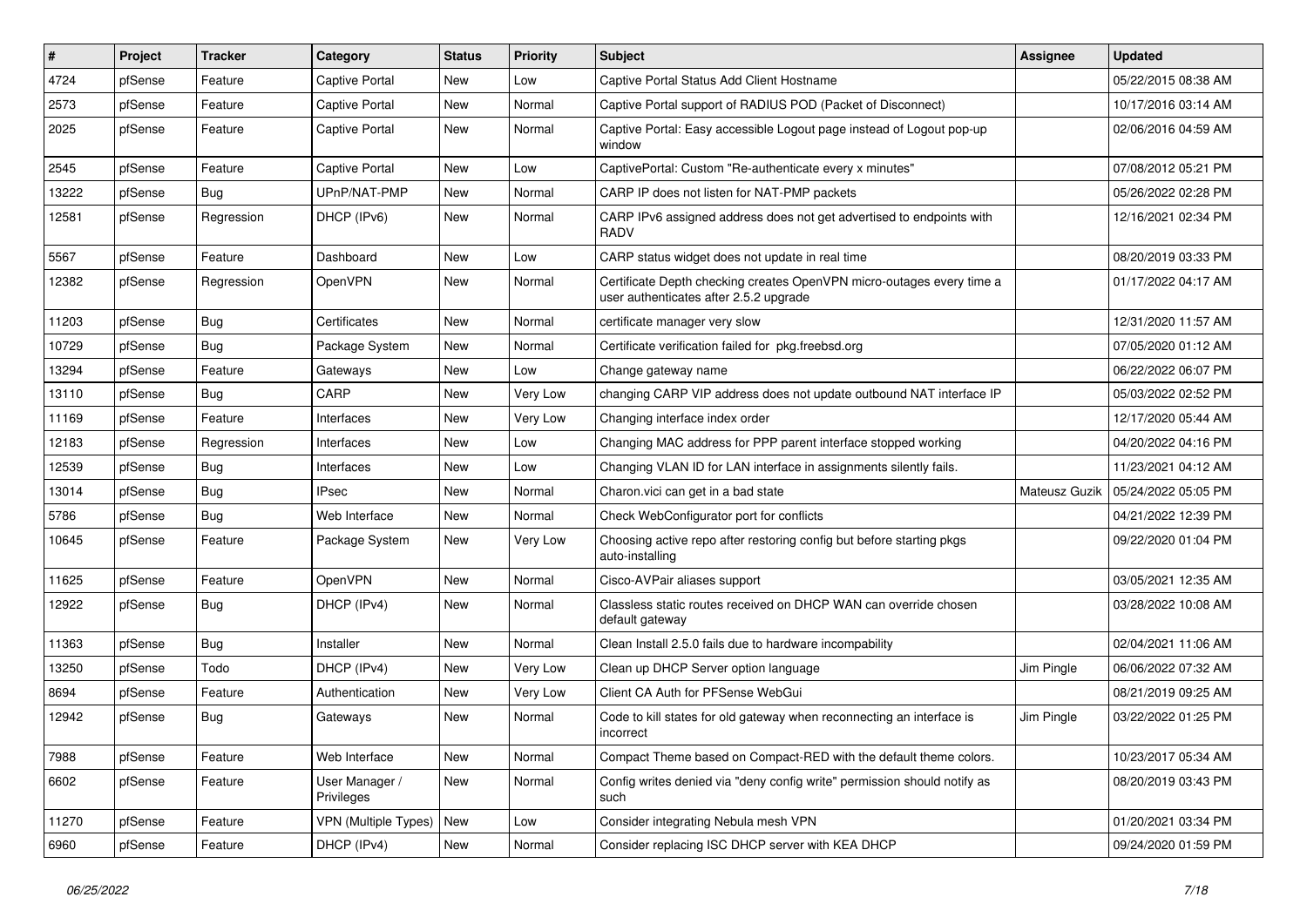| #     | Project | <b>Tracker</b> | Category                            | <b>Status</b> | Priority | Subject                                                                                          | Assignee     | <b>Updated</b>      |
|-------|---------|----------------|-------------------------------------|---------------|----------|--------------------------------------------------------------------------------------------------|--------------|---------------------|
| 10404 | pfSense | Feature        | <b>NTPD</b>                         | New           | Normal   | Consider using chrony for NTP services                                                           |              | 11/23/2021 06:59 PM |
| 12850 | pfSense | Bug            | Routing                             | New           | Low      | Console error during boot: "route: route has not been found"                                     |              | 02/22/2022 08:27 AM |
| 9149  | pfSense | <b>Bug</b>     | Package System                      | New           | Low      | Continued issues with /tmp and /var in RAM on 2.4                                                |              | 11/24/2018 11:56 AM |
| 10530 | pfSense | <b>Bug</b>     | Upgrade                             | New           | Normal   | Convert config version to be based on product version                                            |              | 04/21/2022 12:39 PM |
| 11268 | pfSense | <b>Bug</b>     | Web Interface                       | <b>New</b>    | Normal   | Cookie named 'id' prevents Edit form fields being set properly                                   |              | 09/03/2021 06:16 AM |
| 12467 | pfSense | <b>Bug</b>     | Captive Portal                      | New           | Normal   | CP error on client disconnect after reboot                                                       |              | 10/17/2021 05:35 AM |
| 6295  | pfSense | <b>Bug</b>     | <b>Traffic Shaper</b><br>(Limiters) | New           | Normal   | Crash upon applying CODELQ to untagged parent interface when also<br>applied to daughter VLAN    | Luiz Souza   | 08/20/2019 02:44 PM |
| 6215  | pfSense | Feature        | Web Interface                       | <b>New</b>    | Normal   | Create consistent UI for admin access security                                                   |              | 04/20/2016 03:05 PM |
| 9889  | pfSense | <b>Bug</b>     | Certificates                        | New           | Very Low | CRL check for Intermediate CA CRLs fails                                                         | Jim Pingle   | 11/08/2019 11:03 AM |
| 4472  | pfSense | Feature        | Build / Release                     | New           | Normal   | Cryptographically sign every (sub-)release                                                       |              | 08/13/2019 12:53 PM |
| 6803  | pfSense | <b>Bug</b>     | Web Interface                       | New           | Normal   | CSRF timeout occurs when it (probably) shouldn't                                                 |              | 11/03/2016 09:43 PM |
| 7943  | pfSense | <b>Bug</b>     | Web Interface                       | New           | Normal   | CSS Overflow Fix for Drop Down Menus in webConfigurator                                          |              | 11/21/2020 02:54 PM |
| 11352 | pfSense | <b>Bug</b>     | FreeBSD                             | New           | Low      | CTF types > 2^15 in the pfSense kernel config results in DTrace failing                          | Scott Long   | 03/17/2021 02:52 AM |
| 5619  | pfSense | Feature        | <b>Operating System</b>             | New           | Normal   | Curl with ARES support                                                                           |              | 08/13/2019 02:56 PM |
| 9677  | pfSense | Bug            | Dashboard                           | New           | Normal   | Dashboard hangs when widget needs data from a remote host which is<br>down                       |              | 08/13/2019 09:15 AM |
| 8406  | pfSense | <b>Bug</b>     | <b>Dynamic DNS</b>                  | <b>New</b>    | Normal   | DDNS IPV6 Cloudflare Client does not detect PPOE address                                         |              | 03/31/2018 11:56 AM |
| 3534  | pfSense | Feature        | DHCP (IPv4)                         | New           | Normal   | DDNS using arbitrary zone primary                                                                |              | 07/08/2014 11:40 AM |
| 11177 | pfSense | <b>Bug</b>     | Dynamic DNS                         | New           | Normal   | DDNSv6 not using Check IP Services                                                               |              | 12/21/2020 05:02 AM |
| 13159 | pfSense | Todo           | Web Interface                       | <b>New</b>    | Very Low | Decrease distance between img-buttons in webGUI to eliminate mistake<br>entry                    |              | 05/14/2022 06:52 AM |
| 10144 | pfSense | Feature        | Web Interface                       | <b>New</b>    | Low      | Default Sort Order, DHCP Leases                                                                  |              | 12/31/2019 06:47 PM |
| 12509 | pfSense | <b>Bug</b>     | OpenVPN                             | New           | Normal   | Deffered authentication does not work with auth-gen-token external-auth<br>or pusk "auth-token"  |              | 11/08/2021 04:01 AM |
| 12451 | pfSense | Bug            | Virtual IP Addresses                | <b>New</b>    | Normal   | deleteVIP() does not check RFC2136 Update Source                                                 |              | 10/13/2021 10:06 AM |
| 13263 | pfSense | Bug            | DHCP (IPv4)                         | New           | Low      | Deleting a static DHCP entry when the related IP is not in the arp table<br>spams the log        |              | 06/10/2022 11:18 AM |
| 13102 | pfSense | <b>Bug</b>     | <b>IPsec</b>                        | <b>New</b>    | Normal   | Deleting an IPSec tunnel doesn't destroy the SA (SADs/SPDs), causes<br>crash in status_ipsec.php | Viktor Gurov | 05/20/2022 01:07 PM |
| 10822 | pfSense | Bug            | DHCP (IPv6)                         | New           | Normal   | Deprecated IPv6 prefix won't be announced as deprecated to clients                               |              | 08/10/2020 09:23 AM |
| 13273 | pfSense | Bug            | DHCP (IPv4)                         | New           | Normal   | dhclient can use conflicting recorded leases                                                     |              | 06/14/2022 11:07 AM |
| 13217 | pfSense | <b>Bug</b>     | DHCP (IPv4)                         | <b>New</b>    | Normal   | dhclient using default pid file location which does not exist                                    | Viktor Gurov | 05/26/2022 08:09 AM |
| 6845  | pfSense | Feature        | Interfaces                          | New           | Normal   | DHCP / DHCPv6 WAN client status page                                                             |              | 08/19/2019 12:37 PM |
| 8526  | pfSense | Bug            | Interfaces                          | New           | Normal   | DHCP client ignores server replies when 802.1q tagging is used                                   |              | 08/14/2019 10:52 AM |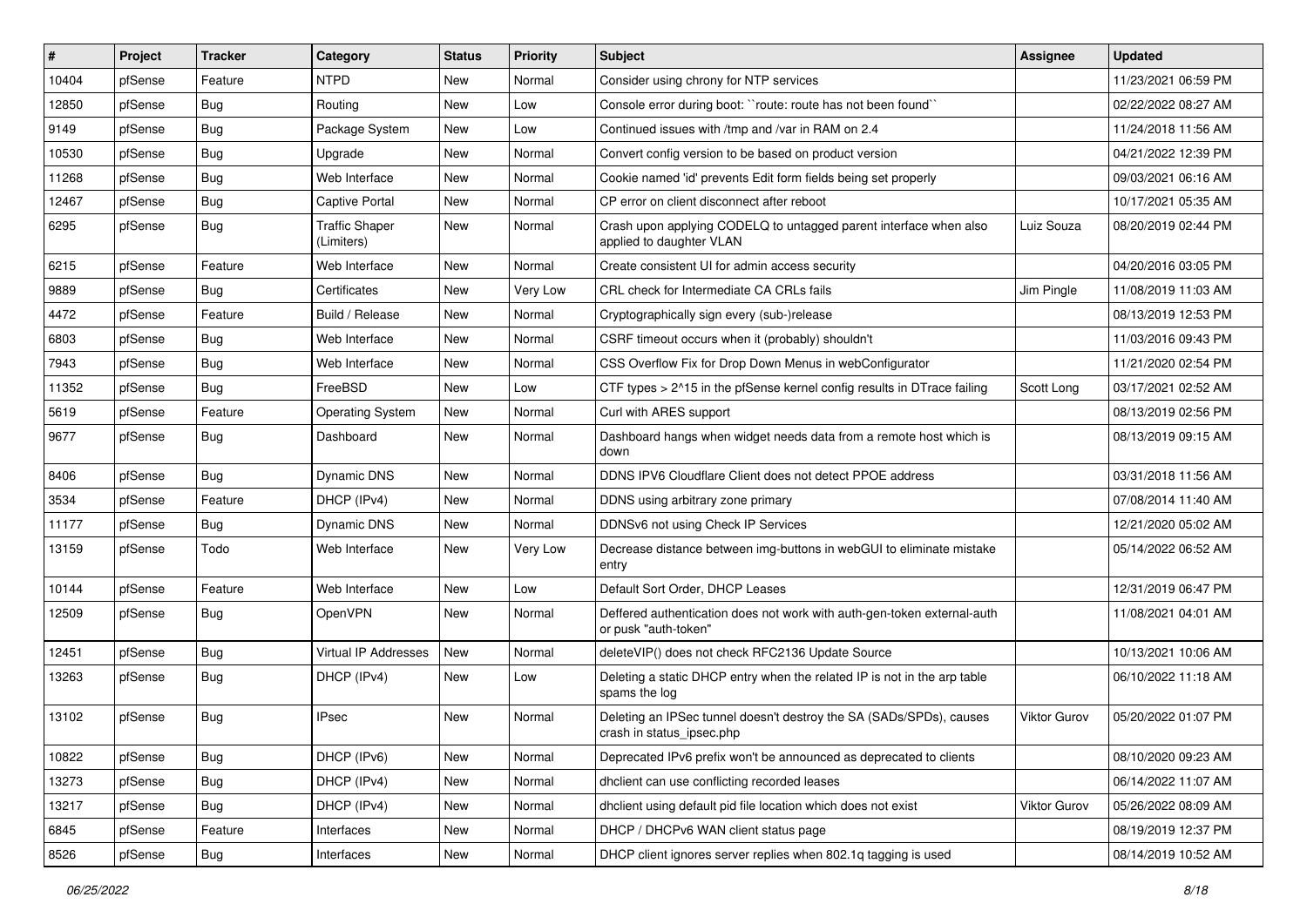| #     | Project | <b>Tracker</b> | Category                            | <b>Status</b> | <b>Priority</b> | <b>Subject</b>                                                                                | Assignee          | <b>Updated</b>      |
|-------|---------|----------------|-------------------------------------|---------------|-----------------|-----------------------------------------------------------------------------------------------|-------------------|---------------------|
| 13279 | pfSense | <b>Bug</b>     | Interfaces                          | New           | Normal          | DHCP config override affects Gateway installation.                                            |                   | 06/17/2022 07:25 AM |
| 10345 | pfSense | Feature        | DHCP (IPv4)                         | <b>New</b>    | Normal          | DHCP lease distinction between online and offline                                             |                   | 03/16/2020 07:56 AM |
| 10250 | pfSense | Feature        | DHCP (IPv4)                         | New           | Very Low        | DHCP lease view by interface                                                                  |                   | 02/11/2020 07:47 AM |
| 10280 | pfSense | Feature        | Dashboard                           | New           | Low             | <b>DHCP Leases widget</b>                                                                     |                   | 11/07/2020 09:18 PM |
| 12067 | pfSense | Bug            | DHCP (IPv4)                         | New           | Very Low        | <b>DHCP Monitoring Statistics Error</b>                                                       |                   | 06/21/2021 08:39 AM |
| 7329  | pfSense | Bug            | <b>DNS Forwarder</b>                | New           | Low             | <b>DHCP Not Updating DNS</b>                                                                  |                   | 01/21/2022 09:16 PM |
| 8879  | pfSense | Feature        | DHCP (IPv4)                         | New           | Very Low        | DHCP options ADD force options                                                                |                   | 09/07/2018 09:14 AM |
| 4680  | pfSense | Bug            | <b>DHCP Relay</b>                   | <b>New</b>    | Normal          | DHCP relay does not work with DHCP server on other end of OpenVPN<br>tunnel                   |                   | 05/05/2015 06:55 PM |
| 12508 | pfSense | Bug            | <b>DHCP Relay</b>                   | <b>New</b>    | Normal          | DHCP Relay over VPN                                                                           |                   | 11/06/2021 11:25 AM |
| 11149 | pfSense | Bug            | <b>DHCP Relay</b>                   | New           | Normal          | DHCP relay won't start with DHCP server behind gateway                                        |                   | 03/22/2021 05:13 AM |
| 11004 | pfSense | Feature        | DHCP (IPv4)                         | <b>New</b>    | Low             | DHCP reservations with no IP address show entries in DHCP leases                              |                   | 10/26/2020 07:22 AM |
| 3404  | pfSense | Bug            | DHCP (IPv4)                         | <b>New</b>    | Normal          | DHCP Server Fails to Start on Interfaces that are Slow to Come Online<br>During Boot          |                   | 02/11/2014 05:09 PM |
| 12947 | pfSense | Bug            | DHCP (IPv6)                         | New           | Normal          | DHCP6 client does not take any action if the interface IPv6 address<br>changes during renewal |                   | 06/19/2022 09:34 PM |
| 8173  | pfSense | Feature        | Interfaces                          | New           | Normal          | dhcp6c - RAW Options                                                                          |                   | 05/29/2022 05:34 PM |
| 6691  | pfSense | Bug            | DHCP (IPv6)                         | New           | Normal          | dhcp6c quits after only two tries if no response was received                                 |                   | 12/07/2020 04:25 PM |
| 13237 | pfSense | Bug            | DHCP (IPv6)                         | New           | Normal          | dhcp6c script cannot be executed safely                                                       |                   | 06/01/2022 11:20 AM |
| 2983  | pfSense | Feature        | DHCP (IPv4)                         | New           | Normal          | DHCPD: Add vendor-class-identifier and MAC-OIDs                                               |                   | 05/29/2020 09:24 PM |
| 6051  | pfSense | <b>Bug</b>     | DHCP (IPv6)                         | <b>New</b>    | Normal          | DHCPv6 Client Failure for additional WAN Address causes<br>2-seconds-service-restart-loop     |                   | 12/03/2020 01:08 AM |
| 10715 | pfSense | Bug            | <b>DHCP Relay</b>                   | New           | Normal          | DHCPv6 relay always uses the "first" IPv6 address of an interface                             |                   | 06/29/2020 05:01 AM |
| 5950  | pfSense | Feature        | DHCP (IPv6)                         | <b>New</b>    | Normal          | DHCPv6 Server support for PD of PD-obtained networks                                          |                   | 03/04/2016 03:04 AM |
| 12602 | pfSense | Feature        | Dynamic DNS                         | New           | Normal          | DHCPv6 should allow DDNS Client updates for hosts                                             |                   | 12/15/2021 11:00 AM |
| 8435  | pfSense | Bug            | Interfaces                          | New           | Normal          | DHCPv6 unusable in certain circumstances (US AT&T Fiber, etc.)                                |                   | 08/14/2019 10:52 AM |
| 1883  | pfSense | Feature        | <b>Traffic Shaper</b><br>(Limiters) | New           | Normal          | Diag > Limiter Info presentation enhancement                                                  |                   | 08/20/2019 03:46 PM |
| 9343  | pfSense | Bug            | DHCP (IPv4)                         | <b>New</b>    | Normal          | diag_arp.php times out with large DHCPD leases table                                          |                   | 08/14/2019 01:19 PM |
| 7590  | pfSense | Bug            | <b>Diagnostics</b>                  | New           | Normal          | diag edit do not save when nothing to sae (in directory browse view)                          |                   | 05/20/2017 05:04 PM |
| 7589  | pfSense | <b>Bug</b>     | Diagnostics                         | New           | Normal          | diag_edit.php old print_info_box                                                              |                   | 05/20/2017 05:02 PM |
| 7476  | pfSense | <b>Bug</b>     | Logging                             | New           | Normal          | Dirty buffer used to build log messages?                                                      |                   | 04/17/2017 09:51 PM |
| 12782 | pfSense | Todo           | Build / Release                     | New           | Normal          | Disable compatibility flag                                                                    | <b>Brad Davis</b> | 05/17/2022 02:33 PM |
| 10464 | pfSense | Todo           | Upgrade                             | New           | Low             | Disallow package updates when a system update is available                                    |                   | 04/21/2022 12:39 PM |
| 7314  | pfSense | <b>Bug</b>     | RRD Graphs                          | New           | Low             | Discrepancy in ntp monitoring view                                                            |                   | 02/24/2017 08:37 PM |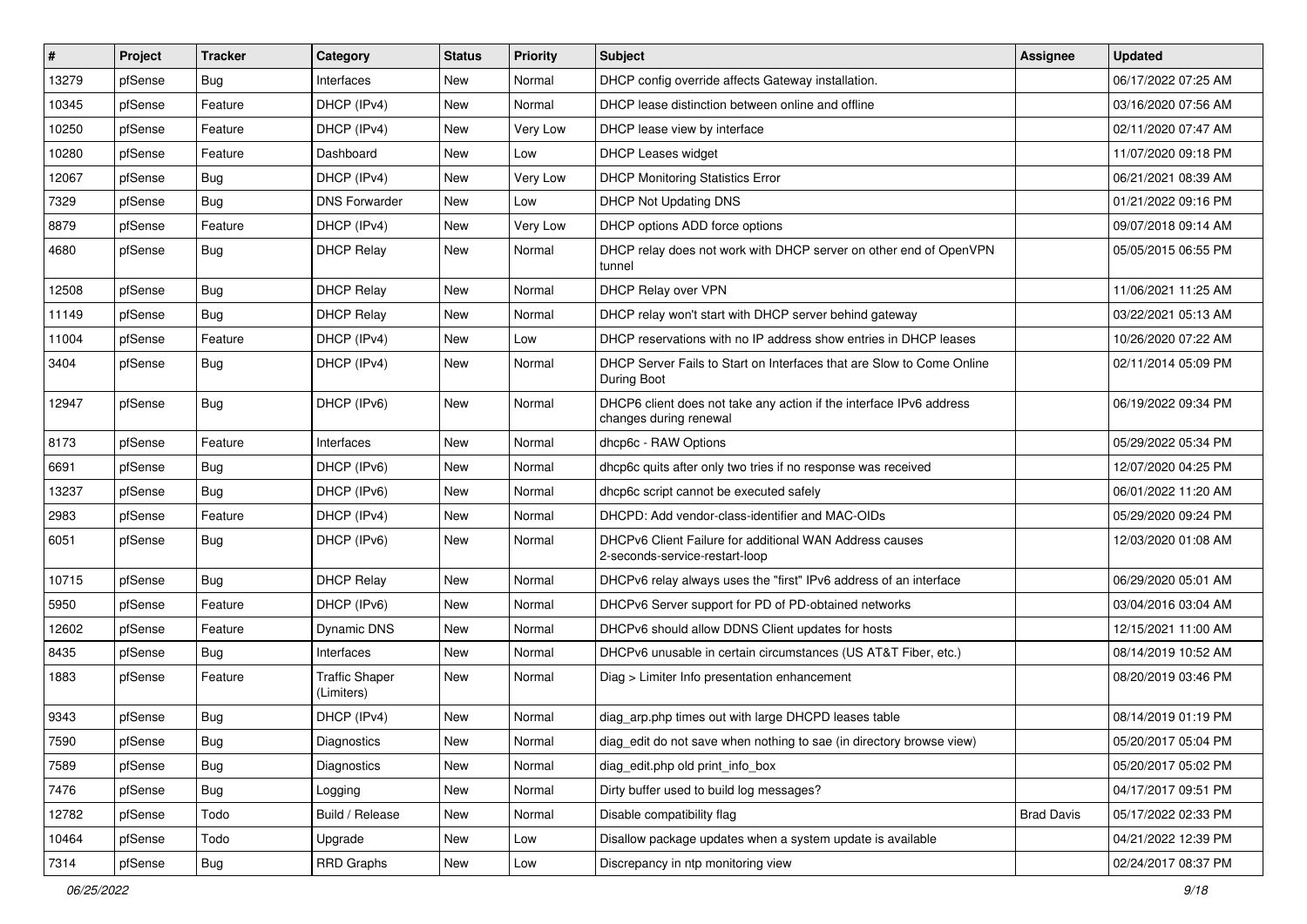| $\vert$ # | Project | <b>Tracker</b> | Category                        | <b>Status</b> | <b>Priority</b> | <b>Subject</b>                                                                                    | Assignee   | <b>Updated</b>      |
|-----------|---------|----------------|---------------------------------|---------------|-----------------|---------------------------------------------------------------------------------------------------|------------|---------------------|
| 2367      | pfSense | <b>Bug</b>     | Rules / NAT                     | New           | Normal          | display negate rules in firewall rules php and evaluate when added                                |            | 05/07/2012 06:11 PM |
| 7441      | pfSense | Feature        | DHCP (IPv4)                     | New           | Low             | Display start/end times for Static Mapping leases on DHCP<br>Leases/DHCPv6 Leases                 |            | 08/21/2019 10:48 AM |
| 13254     | pfSense | Bug            | <b>DNS Resolver</b>             | New           | Normal          | DNS resolver does not update "unbound.conf" file during link down<br>events                       |            | 06/08/2022 07:55 AM |
| 1819      | pfSense | Bug            | <b>DNS Resolver</b>             | New           | Normal          | DNS Resolver Not Registering DHCP Server Specified Domain Name                                    | Luiz Souza | 04/28/2022 01:53 PM |
| 6103      | pfSense | Feature        | <b>DNS Resolver</b>             | New           | Normal          | DNS Resolver Outgoing Interfaces should be able to use Gateway Groups                             |            | 10/21/2019 08:02 AM |
| 11147     | pfSense | Bug            | <b>Dynamic DNS</b>              | <b>New</b>    | Normal          | Domeneshop DynDNS IPv4 and IPv6                                                                   |            | 12/09/2020 11:47 PM |
| 8192      | pfSense | Bug            | Gateway Monitoring              | New           | Low             | dpinger - Change in ISP link-local IPv6 address drops connectivity                                | Luiz Souza | 11/05/2020 07:31 AM |
| 13267     | pfSense | <b>Bug</b>     | OpenVPN                         | New           | Normal          | dpinger continues to run on OpenVPN gateway after OpenVPN service is<br>stopped.                  |            | 06/12/2022 02:49 PM |
| 8432      | pfSense | Bug            | <b>Dynamic DNS</b>              | New           | Normal          | Dynamic DNS Client gives an error that it can't find IPv6 address when<br>WAN interface is a LAGG |            | 09/17/2020 05:23 AM |
| 11084     | pfSense | Feature        | Dynamic DNS                     | New           | Normal          | Dynamic DNS include option to specify virtual IP addresses                                        |            | 11/19/2020 01:26 PM |
| 7418      | pfSense | Feature        | <b>Dynamic DNS</b>              | New           | Normal          | Dynamic dns should be sorted interface name                                                       |            | 08/21/2019 08:58 AM |
| 7551      | pfSense | Bug            | Rules / NAT                     | New           | Normal          | Dynamic IPsec endpoints not added to rule set after WAN down/up                                   |            | 05/16/2017 02:26 PM |
| 13240     | pfSense | Bug            | Rules / NAT                     | New           | Normal          | Dynamic NPt entry UI has a couple quirks                                                          |            | 06/02/2022 09:32 PM |
| 986       | pfSense | Feature        | Web Interface                   | New           | Normal          | Dynamic states view                                                                               |            | 02/06/2016 04:58 AM |
| 12863     | pfSense | Feature        | Authentication                  | New           | Very Low        | dynamically tune sha512crypt rounds                                                               | Jim Pingle | 03/19/2022 12:53 PM |
| 7292      | pfSense | Feature        | Dynamic DNS                     | New           | Normal          | DynamicDNS configuration does not sync to HA secondary                                            |            | 02/21/2017 04:56 PM |
| 9664      | pfSense | Bug            | <b>Dynamic DNS</b>              | <b>New</b>    | Normal          | DynDNS and Dual-wan problem with CloudFlare (works with No-Ip)                                    |            | 08/03/2019 10:00 AM |
| 9805      | pfSense | Bug            | Dynamic DNS                     | New           | Normal          | dynDNS cloudflare multiple entries                                                                |            | 10/02/2019 04:51 PM |
| 8474      | pfSense | Feature        | <b>High Availability</b>        | New           | Low             | Easier Conversion to HA Pair from Existing Non-HA Firewall                                        |            | 04/19/2018 11:52 PM |
| 7085      | pfSense | Feature        | Rules / NAT                     | New           | Normal          | Edit Firewall Rules Seperator                                                                     |            | 09/10/2017 09:15 AM |
| 3465      | pfSense | <b>Bug</b>     | <b>Traffic Shaper</b><br>(ALTQ) | New           | Normal          | Editing Traffic Shaper queues causes status_queues.php error                                      |            | 02/19/2014 01:53 AM |
| 10467     | pfSense | Feature        | <b>Notifications</b>            | New           | Very Low        | Email alert functionality for system health                                                       |            | 05/21/2020 06:02 AM |
| 13224     | pfSense | Bug            | <b>Notifications</b>            | New           | Normal          | Email notification flood when UPS (NUT) and WAN send notifications                                |            | 05/27/2022 01:58 AM |
| 4128      | pfSense | Feature        | Notifications                   | <b>New</b>    | Normal          | Email notification webgui configuration                                                           |            | 11/18/2021 12:48 PM |
| 10718     | pfSense | Feature        | Notifications                   | New           | Normal          | Email notifications - add new field to enter a from: name                                         |            | 07/01/2020 09:08 AM |
| 8570      | pfSense | Bug            | <b>XML Parser</b>               | New           | Normal          | Empty (dn)shaper config gets populated with newline                                               |            | 08/20/2019 02:45 PM |
| 6647      | pfSense | Todo           | Web Interface                   | New           | Very Low        | <b>Enable Additional Security Headers</b>                                                         |            | 05/14/2021 01:09 AM |
| 3793      | pfSense | Feature        | Rules / NAT                     | New           | Normal          | Enable external authentication support for rules                                                  |            | 08/05/2014 01:09 PM |
| 13227     | pfSense | Feature        | <b>IPsec</b>                    | New           | High            | Enable IPSec Virtual IP Pool assignment by Radius for Mobile Users -<br>SIMPLE FIX                |            | 05/27/2022 10:15 AM |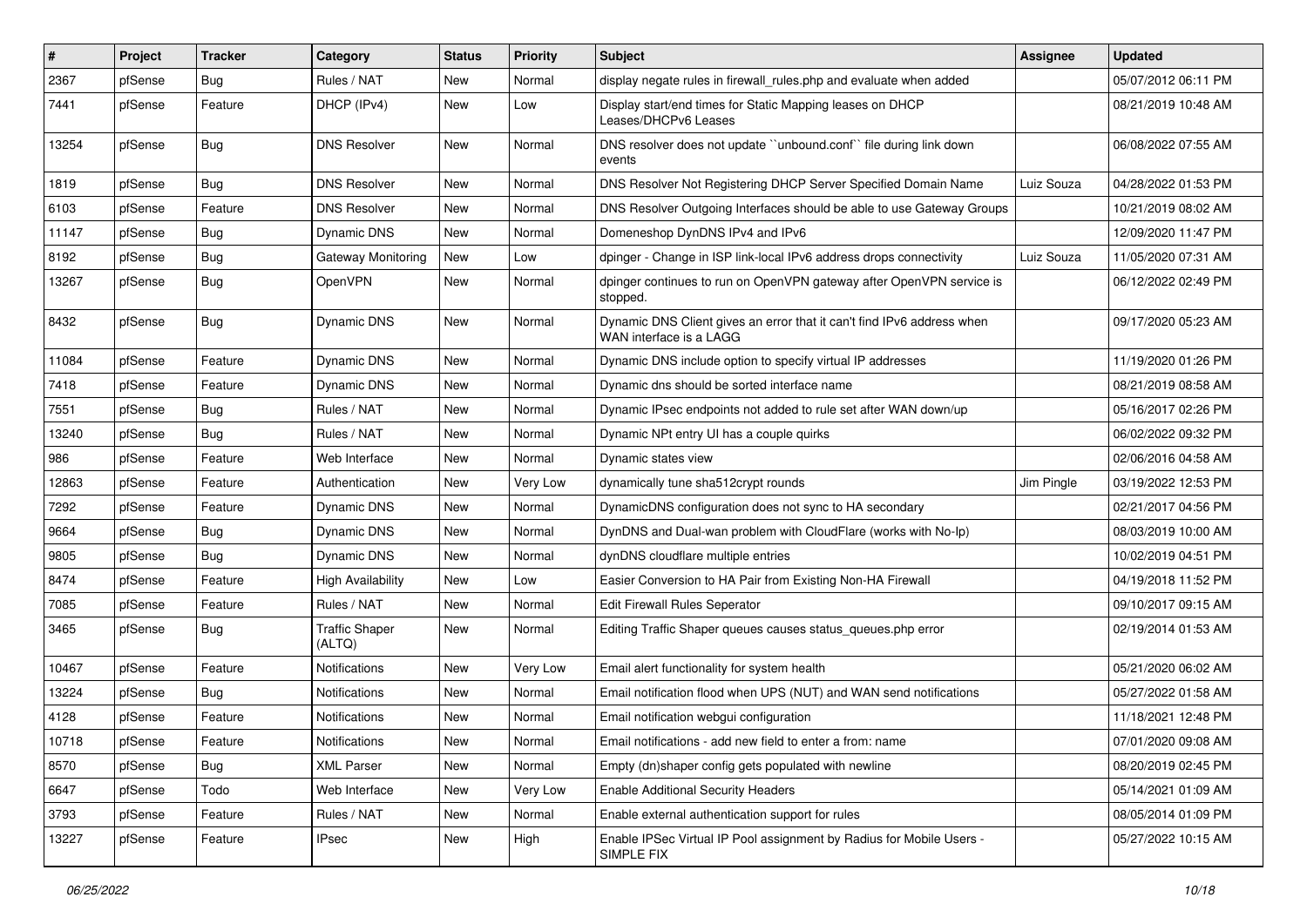| $\sharp$ | Project | <b>Tracker</b> | Category                 | <b>Status</b> | <b>Priority</b> | <b>Subject</b>                                                                                                                      | <b>Assignee</b> | <b>Updated</b>      |
|----------|---------|----------------|--------------------------|---------------|-----------------|-------------------------------------------------------------------------------------------------------------------------------------|-----------------|---------------------|
| 9544     | pfSense | Feature        | Routina                  | <b>New</b>    | Normal          | Enable RADIX MPATH                                                                                                                  |                 | 04/21/2022 12:39 PM |
| 13219    | pfSense | Feature        | Captive Portal           | <b>New</b>    | Very Low        | Enable/Disable single voucher roll                                                                                                  |                 | 05/26/2022 08:14 AM |
| 8050     | pfSense | <b>Bug</b>     | Interfaces               | New           | High            | Enabling bridge while interfaces have link freezes console                                                                          |                 | 11/03/2017 04:38 PM |
| 13288    | pfSense | Bug            | Configuration<br>Backend | <b>New</b>    | Normal          | Encode FreeRADIUS Custom Options                                                                                                    |                 | 06/20/2022 10:36 AM |
| 13287    | pfSense | Feature        | Configuration<br>Backend | <b>New</b>    | Normal          | Encode OpenVPN Custom Options                                                                                                       |                 | 06/20/2022 10:33 AM |
| 7977     | pfSense | <b>Bug</b>     | Translations             | <b>New</b>    | Normal          | English text shown in stead of translated text (Routing - Gateway groups -<br>edit)                                                 |                 | 08/21/2019 11:28 AM |
| 13242    | pfSense | Feature        | Gateway Monitoring       | <b>New</b>    | Normal          | Enhancements to static route creation/deletion for dpinger monitor IPs                                                              |                 | 06/03/2022 11:20 AM |
| 13280    | pfSense | <b>Bug</b>     | Unknown                  | <b>New</b>    | Normal          | Entries duplicated in /boot/loader.conf                                                                                             |                 | 06/19/2022 11:11 AM |
| 13068    | pfSense | Bug            | Aliases / Tables         | New           | Normal          | Error loading rules when URL Table IPs content is empty                                                                             |                 | 04/17/2022 09:07 PM |
| 8004     | pfSense | <b>Bug</b>     | <b>NAT Reflection</b>    | <b>New</b>    | Normal          | Error notice for a deleted NAT that had a RULE or an existing NAT which<br>is claimed to have no NAT port                           |                 | 10/24/2017 06:39 PM |
| 9690     | pfSense | <b>Bug</b>     | Interfaces               | New           | Normal          | Ethernet flow control should be disabled by default                                                                                 |                 | 08/19/2019 06:45 PM |
| 9241     | pfSense | <b>Bug</b>     | Interfaces               | <b>New</b>    | Normal          | Ethernet link cycles up/down if "auto-negotiate" is explicitly selected in<br>interface configuration                               |                 | 12/31/2018 08:36 PM |
| 12848    | pfSense | Feature        | Dynamic DNS              | <b>New</b>    | Normal          | Evaluation of the DynDNS "Result Match" string                                                                                      |                 | 02/22/2022 02:01 AM |
| 11440    | pfSense | Feature        | Web Interface            | <b>New</b>    | Low             | Expand collapsed sections by clicking anywhere on header                                                                            |                 | 10/28/2021 01:35 PM |
| 8316     | pfSense | Feature        | Rules / NAT              | <b>New</b>    | Low             | expiration date when creating new rules                                                                                             |                 | 08/21/2019 09:11 AM |
| 2774     | pfSense | Feature        | DHCP (IPv4)              | <b>New</b>    | Normal          | Extend DHCP Pools code to allow using different subnets                                                                             |                 | 08/19/2019 10:27 AM |
| 12519    | pfSense | <b>Bug</b>     | Authentication           | New           | Normal          | Fail authentication using special character in password via the LDAP<br>connector                                                   |                 | 11/12/2021 07:39 AM |
| 7956     | pfSense | Feature        | Web Interface            | New           | Normal          | Favicon able to match GUI colour setting?                                                                                           |                 | 10/17/2017 06:36 AM |
| 11921    | pfSense | Feature        | <b>DNS Resolver</b>      | <b>New</b>    | Very Low        | Feature Request: Compile unbound with EDNS Client Subnet (ECS)<br>module (--enable-subnet)                                          |                 | 05/14/2021 07:29 AM |
| 13067    | pfSense | <b>Bug</b>     | <b>FilterDNS</b>         | <b>New</b>    | Normal          | filterdns resolve interval is twice the intended value                                                                              |                 | 04/17/2022 07:45 PM |
| 12056    | pfSense | Bug            | Logging                  | <b>New</b>    | Normal          | Filterlog says "Unknown Option %u"                                                                                                  |                 | 06/18/2021 05:51 AM |
| 10493    | pfSense | <b>Bug</b>     | <b>IPsec</b>             | <b>New</b>    | Normal          | filter get vpns list() issues                                                                                                       |                 | 05/06/2020 01:07 AM |
| 10290    | pfSense | Feature        | Aliases / Tables         | <b>New</b>    | Very Low        | Firewall Aliases Add button on top of list                                                                                          |                 | 07/10/2021 01:03 PM |
| 12857    | pfSense | Bug            | Gateways                 | <b>New</b>    | Normal          | Firewall gateway goes away when making changes to Bridge0 device                                                                    |                 | 02/27/2022 11:20 AM |
| 10701    | pfSense | <b>Bug</b>     | Web Interface            | <b>New</b>    | Very Low        | Firewall Log too wide with Rule Description Column                                                                                  |                 | 06/25/2020 07:36 AM |
| 11566    | pfSense | <b>Bug</b>     | Web Interface            | <b>New</b>    | Low             | Firewall Maximum Table Entries "default size" is whatever is entered                                                                |                 | 02/27/2021 10:01 AM |
| 13144    | pfSense | Bug            | Rules / NAT              | <b>New</b>    | Very Low        | Firewall rule entries can get out of sync when entries are deleted while<br>other administrators are editing entries simultaneously |                 | 05/10/2022 07:26 AM |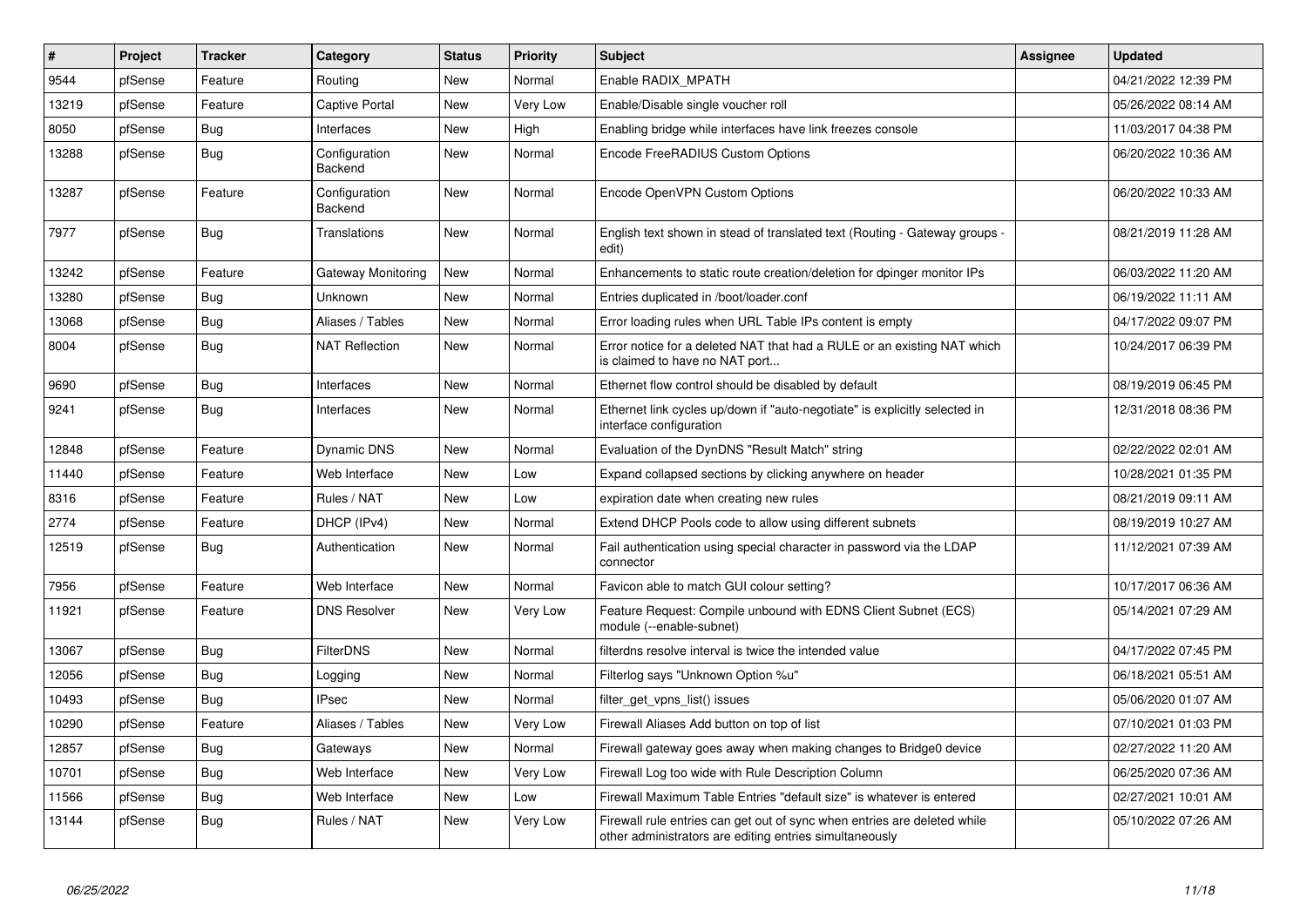| #     | Project | <b>Tracker</b> | Category                        | <b>Status</b> | <b>Priority</b> | <b>Subject</b>                                                                                                                     | <b>Assignee</b> | <b>Updated</b>      |
|-------|---------|----------------|---------------------------------|---------------|-----------------|------------------------------------------------------------------------------------------------------------------------------------|-----------------|---------------------|
| 4479  | pfSense | <b>Bug</b>     | <b>Operating System</b>         | <b>New</b>    | Normal          | Firewall rules won't match GRE interface after applying IPSEC transport<br>encryption on GRE tunnel                                | Luiz Souza      | 08/20/2021 08:46 AM |
| 7373  | pfSense | <b>Bug</b>     | Rules / NAT                     | <b>New</b>    | Normal          | Firewall schedules GUI needs to be redone from scratch                                                                             |                 | 08/21/2019 08:56 AM |
| 13051 | pfSense | Bug            | <b>Traffic Shaper</b><br>(ALTQ) | <b>New</b>    | Normal          | Firewall traffic shaper by interface selection unknow                                                                              |                 | 04/12/2022 07:03 AM |
| 8270  | pfSense | Todo           | Web Interface                   | <b>New</b>    | Very Low        | Fix grammatically erroneous repetition                                                                                             |                 | 01/11/2018 08:19 AM |
| 11232 | pfSense | Bug            | <b>Operating System</b>         | <b>New</b>    | Normal          | Fix pfSense_fsync                                                                                                                  |                 | 01/08/2021 08:53 AM |
| 13161 | pfSense | Feature        | Web Interface                   | <b>New</b>    | Very Low        | FLASH PORT'S LED button, to help quickly find port that need to be<br>connected to patch&cable                                     |                 | 05/14/2022 06:35 AM |
| 13046 | pfSense | <b>Bug</b>     | Rules / NAT                     | <b>New</b>    | Normal          | Floating rule applied to IPv6 interface with a SLAAC DHCPv6 gateway<br>reports error on boot                                       |                 | 04/11/2022 09:50 AM |
| 6627  | pfSense | Bug            | Rules / NAT                     | <b>New</b>    | Normal          | floating tab match rules ignore quick action so should be removed                                                                  |                 | 07/18/2016 02:15 PM |
| 7934  | pfSense | Feature        | Dashboard                       | <b>New</b>    | Very Low        | format support phone# for international use                                                                                        |                 | 10/12/2017 04:38 PM |
| 8743  | pfSense | Todo           | Gateways                        | <b>New</b>    | Low             | Gateway Groups page should list gateways in tier order                                                                             |                 | 08/14/2019 12:16 PM |
| 7671  | pfSense | Feature        | Gateway Monitoring              | <b>New</b>    | Normal          | Gateway Monitoring Via Custom Script or Telnet.                                                                                    |                 | 09/18/2020 02:59 PM |
| 3312  | pfSense | Bug            | <b>IPsec</b>                    | <b>New</b>    | Normal          | Gateway on IPsec rules is not functional in pf                                                                                     |                 | 01/28/2020 10:09 PM |
| 8343  | pfSense | <b>Bug</b>     | Gateways                        | <b>New</b>    | Normal          | Gateway Routes (Default Routes) not removed in Kernel when removed<br>from GUI                                                     |                 | 05/14/2020 01:22 AM |
| 7289  | pfSense | <b>Bug</b>     | Certificates                    | <b>New</b>    | Low             | Generating 4096bit Certificate                                                                                                     |                 | 08/14/2019 09:56 AM |
| 7821  | pfSense | <b>Bug</b>     | DHCP (IPv6)                     | <b>New</b>    | Normal          | GIF does not support broadcast                                                                                                     |                 | 08/29/2017 10:50 AM |
| 11872 | pfSense | <b>Bug</b>     | Interfaces                      | <b>New</b>    | Normal          | gif interfaces reporting incorrect traffic counters                                                                                |                 | 12/30/2021 04:00 AM |
| 9942  | pfSense | Feature        | Operating System                | <b>New</b>    | Normal          | Give pfSense the possibility to change the keyboard Layout for console<br>users                                                    |                 | 01/22/2021 02:33 AM |
| 12625 | pfSense | Feature        | Logging                         | <b>New</b>    | Normal          | Granular logging options for default firewall rules.                                                                               |                 | 12/21/2021 06:39 PM |
| 521   | pfSense | Feature        | User Manager /<br>Privileges    | <b>New</b>    | Normal          | Group manager Assigned Permissions                                                                                                 |                 | 04/18/2010 02:59 PM |
| 6738  | pfSense | Feature        | Web Interface                   | <b>New</b>    | Normal          | GUI Action Buttons replicated to the top of the List                                                                               |                 | 07/10/2021 01:04 PM |
| 12483 | pfSense | <b>Bug</b>     | Configuration<br>Backend        | <b>New</b>    | Normal          | GUI creates inconsistent config.xml                                                                                                |                 | 10/23/2021 06:48 AM |
| 2323  | pfSense | Feature        | DHCP (IPv4)                     | New           | Low             | GUI doesn't allow to configure DHCP server to serve IP addresses<br>belonging to subnets wich are not associated with an interface |                 | 08/19/2019 10:27 AM |
| 11666 | pfSense | <b>Bug</b>     | Logging                         | New           | Normal          | GUI Firewall log search not parsing filter.log beyond hard coded limit                                                             |                 | 03/12/2021 11:38 AM |
| 7957  | pfSense | Feature        | Web Interface                   | <b>New</b>    | Normal          | GUI theme - separate "colour" from "compact/normal" in theme dropdown                                                              |                 | 10/17/2017 06:58 AM |
| 12249 | pfSense | Bug            | Backup / Restore                | New           | Normal          | HAProxy causing failed ACB backups                                                                                                 |                 | 11/15/2021 11:58 PM |
| 2308  | pfSense | <b>Bug</b>     | <b>Traffic Shaper</b><br>(ALTQ) | <b>New</b>    | Normal          | HFSC WebUI doesn't check for "Bandwidth" setting                                                                                   |                 | 12/04/2012 07:12 PM |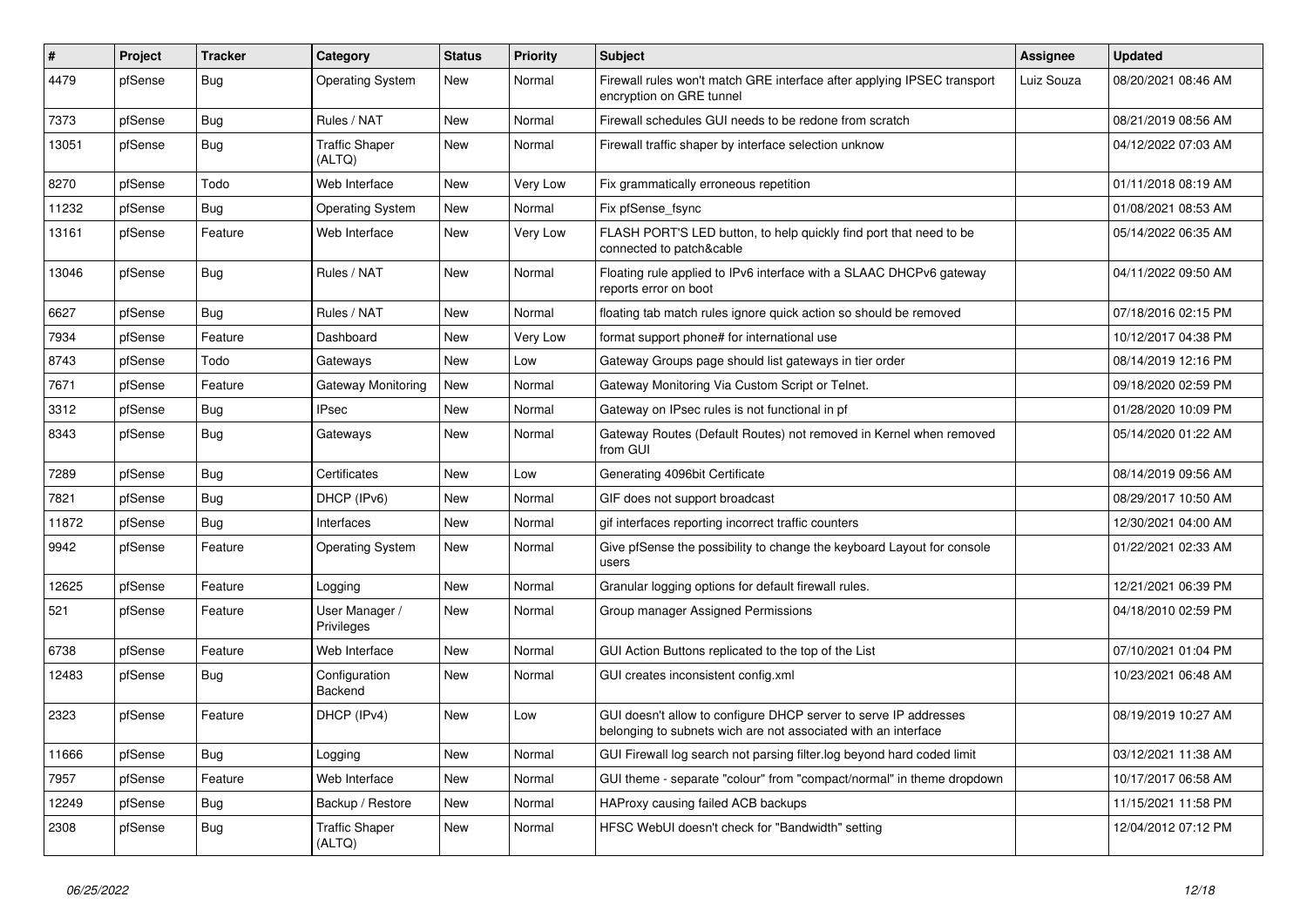| $\#$  | Project | <b>Tracker</b> | Category                 | <b>Status</b> | <b>Priority</b> | Subject                                                                                                      | Assignee                              | <b>Updated</b>      |
|-------|---------|----------------|--------------------------|---------------|-----------------|--------------------------------------------------------------------------------------------------------------|---------------------------------------|---------------------|
| 7738  | pfSense | Feature        | <b>IPsec</b>             | New           | Normal          | Highlight which IPSec (or other VPN) crypto modes are<br>hardware-accelerated in the UI                      |                                       | 08/13/2019 03:46 PM |
| 7665  | pfSense | Bug            | Aliases / Tables         | New           | Normal          | Host range validation for Aliases is not strict enough                                                       |                                       | 08/21/2019 11:01 AM |
| 7718  | pfSense | Feature        | Dynamic DNS              | <b>New</b>    | Very Low        | Hostname for Custom DynDNS Updater.                                                                          |                                       | 07/24/2017 10:05 AM |
| 6539  | pfSense | Feature        | Rules / NAT              | <b>New</b>    | Normal          | ICMPv6 filtering requires multiple rules - no range support                                                  |                                       | 08/13/2019 01:23 PM |
| 6398  | pfSense | <b>Bug</b>     | Configuration<br>Backend | New           | Normal          | If config cannot be loaded due to corruption or bug, it isn't handled<br>gracefully (just stops)             |                                       | 08/13/2019 01:23 PM |
| 10150 | pfSense | <b>Bug</b>     | <b>IGMP Proxy</b>        | <b>New</b>    | Normal          | IGMP Proxy does not scale to hundreds of streams                                                             |                                       | 01/03/2020 02:56 AM |
| 13276 | pfSense | <b>Bug</b>     | <b>IGMP Proxy</b>        | New           | Normal          | IGMP Proxy Error Message for Logging Links to System Log Instead of<br>Routing Log                           |                                       | 06/16/2022 07:48 PM |
| 13277 | pfSense | <b>Bug</b>     | <b>IGMP Proxy</b>        | New           | Normal          | IGMP Proxy webConfigurator Page Always Produces Error                                                        |                                       | 06/16/2022 07:50 PM |
| 2335  | pfSense | <b>Bug</b>     | <b>Operating System</b>  | <b>New</b>    | Normal          | IGMPProxy and CARP Results in System Instability Upon Reboot                                                 |                                       | 07/19/2014 10:25 PM |
| 3382  | pfSense | <b>Bug</b>     | <b>IGMP Proxy</b>        | <b>New</b>    | Normal          | IGMPPROXY fails with more than 32 interfaces                                                                 |                                       | 07/12/2016 11:01 PM |
| 9338  | pfSense | <b>Bug</b>     | <b>IGMP Proxy</b>        | <b>New</b>    | Normal          | igmpproxy ignoring downstream vlan interface                                                                 |                                       | 02/22/2019 03:48 AM |
| 8711  | pfSense | <b>Bug</b>     | <b>IGMP Proxy</b>        | <b>New</b>    | Normal          | igmpproxy with PPPoE Interfaces                                                                              |                                       | 07/28/2018 09:21 AM |
| 12079 | pfSense | <b>Bug</b>     | <b>IGMP Proxy</b>        | New           | Normal          | IGMPProxy: kernel panic, Sleeping thread owns a non-sleepable lock                                           | Mateusz Guzik                         | 05/10/2022 03:14 PM |
| 12243 | pfSense | Todo           | Package System           | <b>New</b>    | Normal          | Implement "plugin interfaces()"                                                                              |                                       | 02/07/2022 03:50 AM |
| 12875 | pfSense | <b>Bug</b>     | Package System           | <b>New</b>    | Normal          | Import zabbix-agent6 and zabbix-proxy6 from FreeBSD Ports                                                    |                                       | 05/28/2022 06:50 PM |
| 5445  | pfSense | Todo           | Web Interface            | <b>New</b>    | Normal          | Improve banner for "background activity"                                                                     |                                       | 02/06/2016 04:43 AM |
| 6469  | pfSense | Feature        | Console Menu             | New           | Normal          | Improve help + self documentation in console PHP shell                                                       |                                       | 08/13/2019 01:23 PM |
| 5835  | pfSense | Feature        | OpenVPN                  | <b>New</b>    | Very Low        | Improve OpenVPN client gateway detection in edge cases where the<br>remote does not send gateway information |                                       | 03/20/2016 12:29 AM |
| 10199 | pfSense | Todo           | Translations             | New           | Very Low        | Improve Spanish translation interface                                                                        | Aluisco Miguel<br>Ricardo<br>Mastrapa | 01/22/2020 09:22 AM |
| 11730 | pfSense | <b>Bug</b>     | Web Interface            | <b>New</b>    | Normal          | Improve visibility of option selections in dark themes                                                       |                                       | 03/25/2021 09:38 PM |
| 9035  | pfSense | Bug            | Rules / NAT              | New           | Normal          | Inactive Interfaces are Hidden in Firewall Rules                                                             |                                       | 08/14/2019 12:39 PM |
| 8309  | pfSense | Feature        | Hardware / Drivers       | <b>New</b>    | Normal          | Include apuled driver to add support for LEDs on PC Engines APU boards                                       | Darryn Storm                          | 08/20/2019 08:47 AM |
| 12066 | pfSense | Feature        | <b>Operating System</b>  | <b>New</b>    | Very Low        | Include man and man pages for all core programs and packages                                                 |                                       | 06/21/2021 07:44 AM |
| 10952 | pfSense | <b>Bug</b>     | Rules / NAT              | New           | Low             | Inconsistency in Subnet Defaults Between Firewall Rules and Interface<br><b>Address Assignments</b>          |                                       | 10/09/2020 12:50 PM |
| 5480  | pfSense | Todo           | Web Interface            | New           | Low             | inconsistent display of default values in fields                                                             | Jared Dillard                         | 03/01/2016 04:59 PM |
| 7402  | pfSense | <b>Bug</b>     | Web Interface            | New           | Normal          | Inconsistent use of htmlentities validation checks                                                           |                                       | 03/21/2017 08:58 AM |
| 8500  | pfSense | <b>Bug</b>     | <b>Dynamic DNS</b>       | New           | Low             | Incorrect categorization of status/info messages from phpDynDNS                                              |                                       | 08/16/2019 12:50 PM |
| 11717 | pfSense | <b>Bug</b>     | Rules / NAT              | New           | Normal          | Incorrect port forwarding rules if Destination port alias is not equal to<br>Redirect target port alias      |                                       | 03/22/2021 06:06 AM |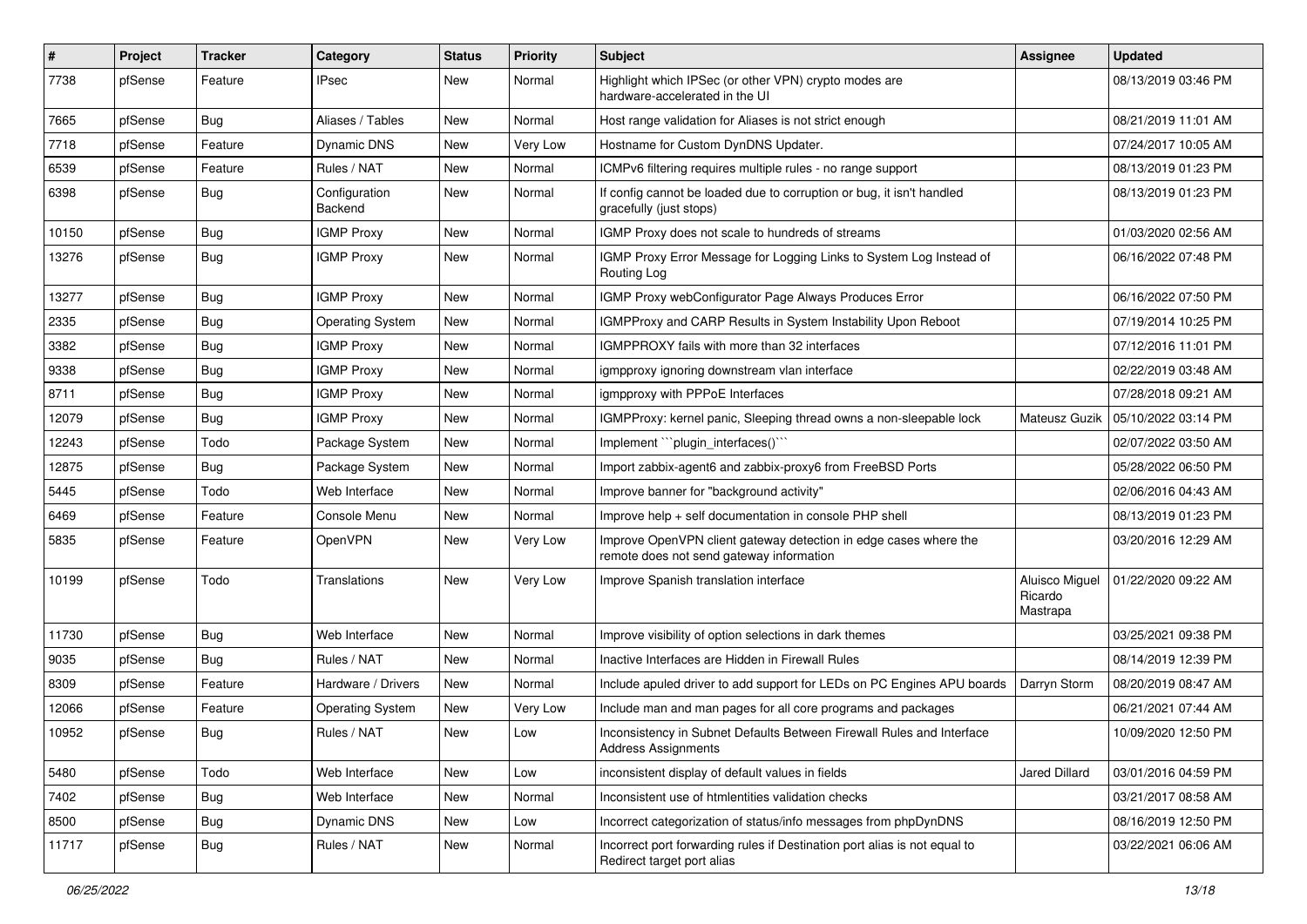| #     | Project | <b>Tracker</b> | Category                | <b>Status</b> | Priority | Subject                                                                                                                          | <b>Assignee</b>     | <b>Updated</b>      |
|-------|---------|----------------|-------------------------|---------------|----------|----------------------------------------------------------------------------------------------------------------------------------|---------------------|---------------------|
| 5616  | pfSense | Feature        | Wireless                | New           | Normal   | <b>Incorrect Wireless Channel</b>                                                                                                | Jim Thompson        | 10/09/2016 03:33 PM |
| 11243 | pfSense | Feature        | Interfaces              | New           | Normal   | individual pfctl snort2c tables per interface only blocking IPs for specific<br>interface when a rule triggers in snort/suricata |                     | 01/14/2021 03:02 PM |
| 13158 | pfSense | Bug            | Web Interface           | New           | Normal   | Input validation error when applying limiter changes                                                                             |                     | 05/14/2022 05:32 PM |
| 1367  | pfSense | Feature        | Backup / Restore        | New           | Normal   | Input validation on partial config restores                                                                                      |                     | 03/21/2011 01:16 AM |
| 11257 | pfSense | Feature        | Upgrade                 | New           | Normal   | Installed Packages: Update all button                                                                                            |                     | 01/18/2021 10:45 AM |
| 1940  | pfSense | Todo           | Logging                 | New           | Normal   | Integrate rSyslogd                                                                                                               |                     | 07/06/2018 02:11 PM |
| 12259 | pfSense | Bug            | <b>Operating System</b> | <b>New</b>    | Normal   | Intel em NICs Suffering Performance Degradation on FreeBSD12                                                                     |                     | 02/25/2022 09:28 PM |
| 10805 | pfSense | Feature        | Hardware / Drivers      | New           | Normal   | Intel QAT (QuickAssist) encryption support for PfSense                                                                           |                     | 07/31/2020 03:13 PM |
| 4740  | pfSense | Bug            | Wireless                | New           | Normal   | Intel wireless kernel panic in infrastructure mode with WPA                                                                      |                     | 11/13/2020 08:38 AM |
| 701   | pfSense | Feature        | Rules / NAT             | New           | Normal   | Interface groups with NAT                                                                                                        |                     | 05/11/2018 10:12 PM |
| 7113  | pfSense | Bug            | Dashboard               | New           | Normal   | Interface name in Traffic Graphs                                                                                                 |                     | 12/31/2021 05:40 PM |
| 3411  | pfSense | Bug            | Dashboard               | New           | Low      | Interfaces and statistics dashboard widgets very slow with large numbers<br>of interfaces                                        |                     | 01/24/2014 02:09 AM |
| 11091 | pfSense | Bug            | Interfaces              | New           | Normal   | Interfaces set as disabled in the configuration have an UP status in the<br>operating system at boot                             | Viktor Gurov        | 05/10/2022 03:12 PM |
| 7857  | pfSense | <b>Bug</b>     | Dashboard               | <b>New</b>    | Very Low | Interfaces Widget U/I fails to wrap IPV6 addresses when the string is too<br>wide for the widget                                 |                     | 08/13/2019 09:15 AM |
| 1521  | pfSense | Todo           | Routing                 | New           | Normal   | Investigate FreeBSD route metric support for future versions                                                                     |                     | 05/12/2011 11:28 AM |
| 8815  | pfSense | Bug            | Interfaces              | New           | Normal   | IP addresses are removed from interfaces when link is lost and either IPv4<br>or IPv6 is dynamic                                 | Luiz Souza          | 07/21/2021 07:49 AM |
| 10918 | pfSense | Feature        | Aliases / Tables        | <b>New</b>    | Low      | IP Aliases de-duplication                                                                                                        |                     | 12/13/2020 11:37 PM |
| 12746 | pfSense | Feature        | Interfaces              | New           | High     | IPoE feature for WAN interface                                                                                                   |                     | 02/01/2022 01:42 AM |
| 13000 | pfSense | Bug            | <b>IPsec</b>            | <b>New</b>    | Low      | IPsec AES-GCM encryption algorithm "Key Length" field should be labeled<br>"ICV Length"                                          |                     | 03/30/2022 07:40 AM |
| 8964  | pfSense | Bug            | <b>IPsec</b>            | New           | High     | IPsec async cryptography advanced setting - TCP traffic not passing<br>through                                                   | Luiz Souza          | 12/08/2020 12:09 PM |
| 12335 | pfSense | <b>Bug</b>     | <b>IPsec</b>            | New           | Normal   | IPsec DNS inefficiency                                                                                                           | Jim Pingle          | 04/26/2022 07:50 AM |
| 9857  | pfSense | Feature        | <b>IPsec</b>            | New           | Normal   | IPsec Down/Up SMTP Notifications                                                                                                 |                     | 08/31/2021 08:07 AM |
| 4591  | pfSense | Feature        | <b>IPsec</b>            | New           | Normal   | IPSec Failover Support for IP Addresses instead of Dynamic DNS /<br>Failover Group                                               |                     | 09/04/2020 12:17 AM |
| 12762 | pfSense | <b>Bug</b>     | <b>IPsec</b>            | New           | Normal   | IPsec keep alive check ignores Child SA Start Action                                                                             | <b>Viktor Gurov</b> | 02/07/2022 11:21 AM |
| 8013  | pfSense | <b>Bug</b>     | <b>IPsec</b>            | New           | Normal   | IPsec MSS clamping value shared for IPv4 and IPv6                                                                                | Luiz Souza          | 10/28/2021 01:37 PM |
| 13264 | pfSense | Feature        | <b>IPsec</b>            | New           | Normal   | IPSec Phase2 select multiple PFS key groups                                                                                      |                     | 06/10/2022 04:29 PM |
| 7420  | pfSense | Bug            | <b>IPsec</b>            | New           | Normal   | ipsec status freezing                                                                                                            |                     | 02/13/2020 09:09 AM |
| 5331  | pfSense | Feature        | <b>IPsec</b>            | New           | Normal   | IPSec table for tuning strongswan.conf                                                                                           |                     | 05/05/2021 12:10 AM |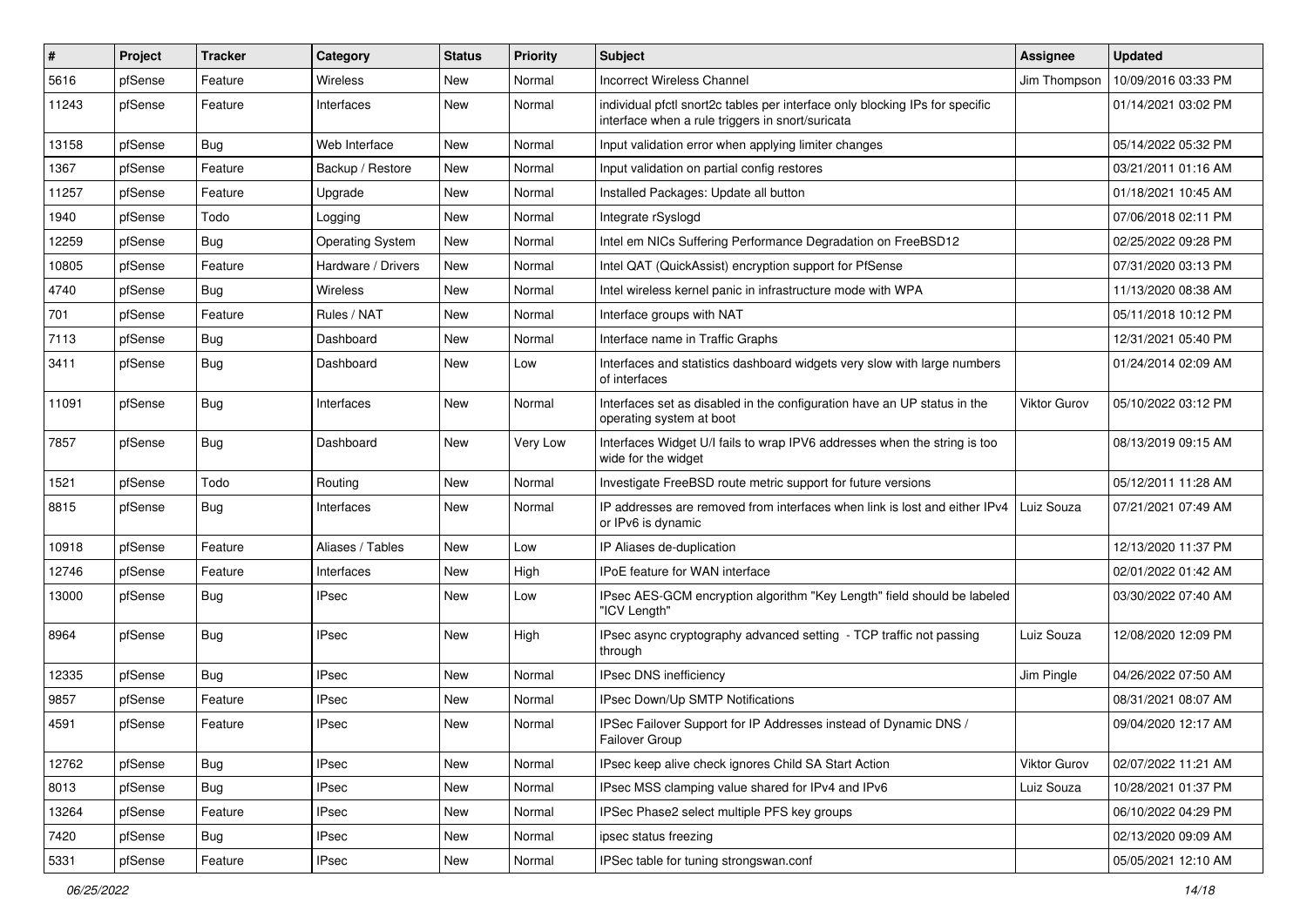| $\vert$ # | Project | <b>Tracker</b> | Category                                        | <b>Status</b> | <b>Priority</b> | <b>Subject</b>                                                                                                                                                                | Assignee | <b>Updated</b>      |
|-----------|---------|----------------|-------------------------------------------------|---------------|-----------------|-------------------------------------------------------------------------------------------------------------------------------------------------------------------------------|----------|---------------------|
| 7773      | pfSense | Feature        | <b>IPsec</b>                                    | New           | Normal          | IPSec using IKEv2 with split DNS not using provided domain names                                                                                                              |          | 08/15/2017 05:25 PM |
| 8686      | pfSense | Bug            | <b>IPsec</b>                                    | New           | Normal          | IPsec VTI: Assigned interface firewall rules are never parsed                                                                                                                 |          | 02/10/2021 12:15 PM |
| 6213      | pfSense | Feature        | <b>IPsec</b>                                    | New           | Normal          | IPSEC: IPV4/IPV6 dual-interface-stack support for Mobile IKE                                                                                                                  |          | 04/20/2016 07:48 AM |
| 6289      | pfSense | <b>Bug</b>     | Interfaces                                      | New           | Normal          | IPv6 address not given to track6 interfaces on create                                                                                                                         |          | 12/30/2021 04:17 AM |
| 9650      | pfSense | <b>Bug</b>     | Gateways                                        | New           | Normal          | IPv6 connection drops (ir-)regular on Kabelvodafone (German cable<br>ISP)                                                                                                     |          | 07/27/2019 07:14 AM |
| 7303      | pfSense | <b>Bug</b>     | <b>IPv6 Router</b><br>Advertisements<br>(RADVD) | New           | Normal          | ipv6 connectivity lost on pfSense reboot                                                                                                                                      |          | 08/20/2019 12:23 PM |
| 8599      | pfSense | Feature        | Rules / NAT                                     | New           | Very Low        | IPv6 flow labels                                                                                                                                                              |          | 07/16/2018 07:36 AM |
| 9837      | pfSense | Bug            | Interfaces                                      | New           | Very Low        | ipv6 is not completely disabled on the interfaces                                                                                                                             |          | 10/24/2019 01:16 AM |
| 12421     | pfSense | <b>Bug</b>     | Rules / NAT                                     | New           | Normal          | IPV6 limiter bug                                                                                                                                                              |          | 10/02/2021 08:44 AM |
| 3326      | pfSense | <b>Bug</b>     | PPP Interfaces                                  | New           | Normal          | IPv6 only PPPoE connection                                                                                                                                                    |          | 11/18/2013 09:37 AM |
| 9295      | pfSense | Bug            | PPPoE Server                                    | New           | Very High       | IPv6 PD does not work with PPPOE (Server & Client)                                                                                                                            |          | 05/15/2022 10:53 AM |
| 6541      | pfSense | <b>Bug</b>     | <b>IPv6 Router</b><br>Advertisements<br>(RADVD) | New           | Normal          | IPv6 RAs always include on-link prefix; clients may not use DHCPv6<br>managed addresses                                                                                       |          | 08/13/2019 03:23 PM |
| 13248     | pfSense | Regression     | DHCP (IPv6)                                     | New           | Normal          | IPv6 Router Advertisements runs when config.xml does not contain an<br>entry for the interface                                                                                |          | 06/05/2022 07:44 PM |
| 8158      | pfSense | <b>Bug</b>     | Interfaces                                      | New           | High            | IPv6 Track Interface issue with more than one WAN-Gateway and a<br>number of internal interfaces at least track interface from one interface<br>does not work on regular base |          | 12/03/2017 09:00 AM |
| 9136      | pfSense | <b>Bug</b>     | DHCP (IPv6)                                     | New           | High            | IPv6 Tracking Interfaces Lose IPv6 Address in Certain Cases                                                                                                                   |          | 04/21/2022 12:39 PM |
| 7788      | pfSense | <b>Bug</b>     | Dashboard                                       | New           | Low             | Irregular updating of widgets like cpu/uptime on system widget.                                                                                                               |          | 08/21/2019 09:03 AM |
| 7040      | pfSense | Bug            | Interfaces                                      | New           | Normal          | Issue when disabling an interface                                                                                                                                             |          | 12/26/2016 02:56 AM |
| 8401      | pfSense | <b>Bug</b>     | Installer                                       | New           | Normal          | Issues related to keys representing alphabetic characters specific to<br>Scandinavian languages and to some other keys.                                                       |          | 03/30/2018 11:06 AM |
| 10544     | pfSense | <b>Bug</b>     | User Manager /<br>Privileges                    | New           | Normal          | It's not possible to add a user to group operator using the gui                                                                                                               |          | 04/21/2022 12:39 PM |
| 11556     | pfSense | Bug            | Rules / NAT                                     | New           | Normal          | Kill all states associated with a NAT address                                                                                                                                 |          | 03/19/2021 10:29 AM |
| 1667      | pfSense | Bug            | L <sub>2</sub> TP                               | New           | Normal          | L2TP server does not respond properly from a CARP VIP                                                                                                                         |          | 12/11/2021 07:43 PM |
| 7563      | pfSense | Feature        | L <sub>2</sub> TP                               | New           | Normal          | I2tp Suggestion: consider allowing IP/Subnet for the user.                                                                                                                    |          | 08/21/2019 10:52 AM |
| 33        | pfSense | Todo           | User Manager /<br>Privileges                    | New           | Normal          | L2TP users integration with user manager                                                                                                                                      |          | 02/06/2016 04:53 AM |
| 11761     | pfSense | <b>Bug</b>     | L2TP                                            | New           | Normal          | L2TP/IPsec VPN : PPP LCP negotiation occurs before user authentication                                                                                                        |          | 03/31/2021 04:52 AM |
| 2504      | pfSense | Feature        | <b>LAGG Interfaces</b>                          | New           | Normal          | lagg enhancements                                                                                                                                                             |          | 01/08/2021 12:17 PM |
| 10271     | pfSense | <b>Bug</b>     | Web Interface                                   | New           | Normal          | Large number of VLAN/LANs make "Interfaces" menu hard to access                                                                                                               |          | 02/20/2020 04:46 AM |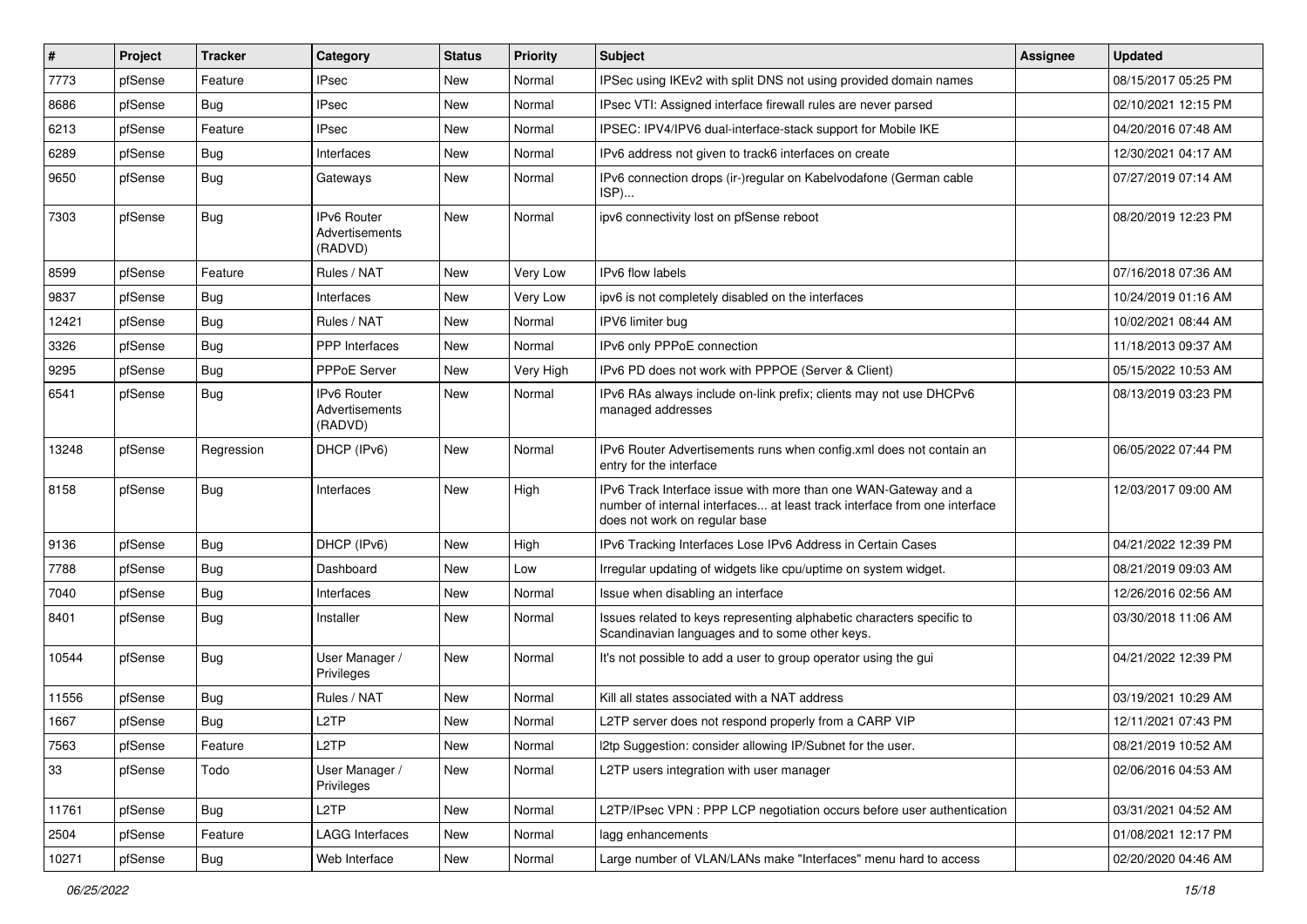| $\vert$ # | Project | <b>Tracker</b> | Category                                        | <b>Status</b> | <b>Priority</b> | <b>Subject</b>                                                                                                        | Assignee              | <b>Updated</b>      |
|-----------|---------|----------------|-------------------------------------------------|---------------|-----------------|-----------------------------------------------------------------------------------------------------------------------|-----------------------|---------------------|
| 10892     | pfSense | <b>Bug</b>     | Rules / NAT                                     | New           | Low             | Large number of VLAN/LANs make floating rules are to read                                                             | <b>Jared Dillard</b>  | 02/01/2021 03:29 PM |
| 12726     | pfSense | <b>Bug</b>     | Authentication                                  | New           | Normal          | LDAP select container button auto populate                                                                            |                       | 01/25/2022 01:48 PM |
| 12283     | pfSense | Bug            | Authentication                                  | New           | Normal          | LDAP/RADIUS authentication servers configuration does not allow source<br>IP address to be specified                  |                       | 08/20/2021 01:15 AM |
| 8346      | pfSense | Feature        | <b>IPsec</b>                                    | New           | Normal          | Let pFSense act as an IPSec XAuth VPN Client                                                                          |                       | 02/23/2018 07:39 AM |
| 8072      | pfSense | Bug            | <b>Traffic Shaper</b><br>(Limiters)             | New           | Normal          | Limiter / Queue mask issues?                                                                                          | Ivor Kreso            | 11/08/2017 07:56 PM |
| 9038      | pfSense | Feature        | Logging                                         | New           | Normal          | Live view of any log file                                                                                             |                       | 08/19/2019 02:55 PM |
| 11412     | pfSense | <b>Bug</b>     | Interfaces                                      | New           | Normal          | LLDPD Package Doesn't Work with Switchports                                                                           |                       | 02/12/2021 08:12 PM |
| 6481      | pfSense | <b>Bug</b>     | IPsec                                           | New           | Normal          | loading EAP_RADIUS method failed                                                                                      |                       | 03/24/2020 04:25 PM |
| 12715     | pfSense | Bug            | Authentication                                  | New           | Normal          | Long system startup time when LDAP is configured and unavailable during<br>startup.                                   | Christian<br>McDonald | 01/24/2022 05:50 AM |
| 2965      | pfSense | Feature        | Rules / NAT                                     | New           | Normal          | Mac Firewalling                                                                                                       |                       | 04/24/2013 12:02 PM |
| 3288      | pfSense | Feature        | Rules / NAT                                     | New           | Normal          | Macros for Interface Networks on Outbound NAT rule Source drop-down                                                   |                       | 08/21/2019 11:02 AM |
| 7799      | pfSense | Feature        | Rules / NAT                                     | New           | Normal          | Make an ajax call to toggle logging by clicking on the logging icon next to a<br>rule                                 |                       | 08/13/2019 09:40 AM |
| 9718      | pfSense | Feature        | <b>Diagnostics</b>                              | New           | Low             | Make diag states summary table sortable                                                                               |                       | 10/06/2020 09:12 AM |
| 9336      | pfSense | Feature        | Notifications                                   | New           | Very Low        | Make Dynamic DNS update notification e-mail optional                                                                  |                       | 02/18/2019 11:49 AM |
| 8262      | pfSense | Feature        | <b>IPv6 Router</b><br>Advertisements<br>(RADVD) | New           | Normal          | Make each prefix flags configurable separately.                                                                       |                       | 01/16/2018 12:35 PM |
| 4798      | pfSense | Feature        | <b>DNS Resolver</b>                             | New           | Normal          | Make host and domain overrides available to both DNS Resolver and DNS<br>Forwarder                                    |                       | 06/29/2015 02:14 AM |
| 3859      | pfSense | Feature        | Gateway Monitoring                              | New           | Low             | Make it possible to set the source IP address for gateway monitoring                                                  |                       | 11/06/2016 10:12 PM |
| 13003     | pfSense | <b>Bug</b>     | Hardware / Drivers                              | New           | Normal          | Malicious Driver Detection event on ixl driver                                                                        |                       | 06/23/2022 01:31 AM |
| 13076     | pfSense | <b>Bug</b>     | Gateway Monitoring                              | New           | Normal          | Marking a gateway as down does not affect IPsec entries using gateway<br>groups                                       |                       | 06/03/2022 10:32 AM |
| 9464      | pfSense | Feature        | Interfaces                                      | New           | Normal          | Marvell 6000 -- netgate hardware (e.g.: XG-7100, XG-3100) internal switch<br>LACP support                             |                       | 04/08/2019 07:58 AM |
| 12938     | pfSense | Bug            | <b>IPv6 Router</b><br>Advertisements<br>(RADVD) | New           | Normal          | MaxRtrAdvInterval would allow stale DNS servers to be deleted faster                                                  |                       | 03/12/2022 09:37 AM |
| 12095     | pfSense | Bug            | Authentication                                  | New           | Normal          | Memory leak in pcscd                                                                                                  |                       | 06/01/2022 01:01 PM |
| 7238      | pfSense | <b>Bug</b>     | Web Interface                                   | New           | Normal          | Menu layout broken when using "Hostname in Menu" with long hostnames                                                  |                       | 02/21/2017 07:01 AM |
| 6926      | pfSense | <b>Bug</b>     | UPnP/NAT-PMP                                    | New           | Normal          | Miniupnp advertising expired IPv6 address                                                                             |                       | 01/15/2022 08:29 PM |
| 7747      | pfSense | Feature        | Console Menu                                    | New           | Normal          | Minor UI Tweak: Make hitting enter on the console (esp via SSH) should<br>not log you out, but simply redraw the menu |                       | 08/01/2017 04:03 PM |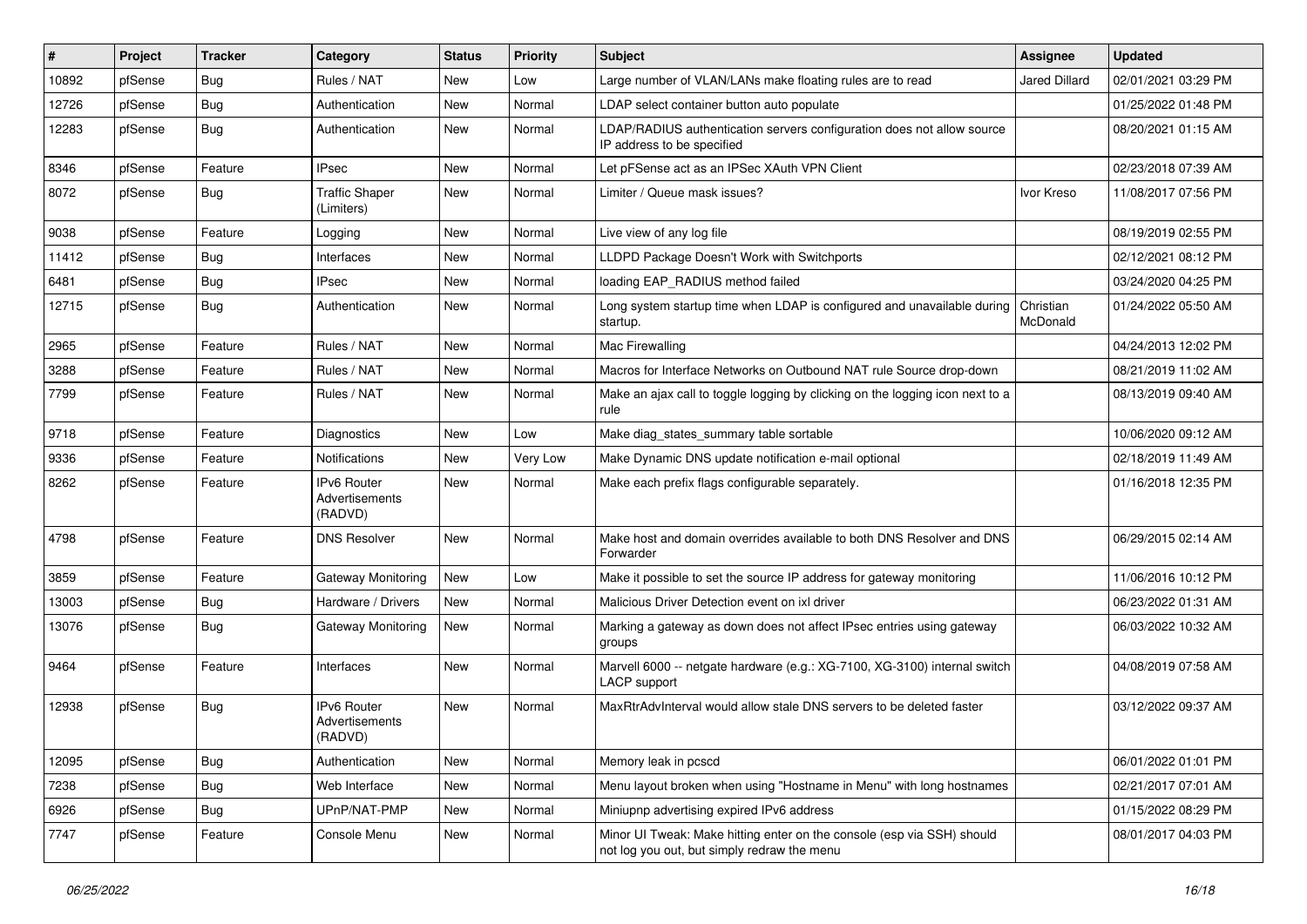| #     | Project | <b>Tracker</b> | Category                     | <b>Status</b> | <b>Priority</b> | Subject                                                                                                 | Assignee      | <b>Updated</b>      |
|-------|---------|----------------|------------------------------|---------------|-----------------|---------------------------------------------------------------------------------------------------------|---------------|---------------------|
| 8846  | pfSense | <b>Bug</b>     | Gateways                     | New           | Low             | Misleading gateway error message adding/editing static routes using a<br>disabled interface             |               | 08/21/2019 11:29 AM |
| 11731 | pfSense | <b>Bug</b>     | Hardware / Drivers           | New           | Normal          | Missing support for Realtek USB NICs                                                                    |               | 03/30/2021 04:32 AM |
| 4688  | pfSense | Feature        | <b>IPsec</b>                 | New           | Normal          | Missing TFC Traffic Flow Confidentiality support                                                        |               | 11/15/2021 12:27 PM |
| 3162  | pfSense | Feature        | <b>PPP</b> Interfaces        | <b>New</b>    | Low             | <b>MLPPP Status of connections</b>                                                                      |               | 08/20/2019 10:20 AM |
| 9698  | pfSense | <b>Bug</b>     | RRD Graphs                   | New           | Normal          | Monitoring graphs do not retain state after auto-refresh                                                |               | 08/26/2019 02:09 AM |
| 9621  | pfSense | Feature        | User Manager /<br>Privileges | New           | Normal          | More convenient deletion of single user privileges                                                      |               | 07/09/2019 03:09 AM |
| 12522 | pfSense | Feature        | OpenVPN                      | <b>New</b>    | Very Low        | More flexible Client-Specific Override options for controlling options<br>pushed to clients             |               | 04/11/2022 03:11 PM |
| 8113  | pfSense | <b>Bug</b>     | Interfaces                   | New           | Normal          | MTU setting on bridge, openvpn clients ignored                                                          |               | 12/31/2021 05:55 PM |
| 228   | pfSense | Feature        | Multi-WAN                    | New           | Normal          | Multi-WAN support with same gateway on multiple WANs                                                    |               | 04/11/2015 01:10 AM |
| 11954 | pfSense | Feature        | <b>IGMP Proxy</b>            | <b>New</b>    | Normal          | <b>Multicast limits</b>                                                                                 |               | 05/25/2021 12:36 AM |
| 13168 | pfSense | Feature        | Dashboard                    | New           | Low             | Multiple Dashboard views for a single user                                                              |               | 05/16/2022 07:53 AM |
| 12823 | pfSense | <b>Bug</b>     | DHCP (IPv6)                  | <b>New</b>    | Normal          | Multiple DHCP6 WAN connections PPPoE interface 'defached' status                                        |               | 02/18/2022 05:39 AM |
| 9504  | pfSense | <b>Bug</b>     | <b>Dynamic DNS</b>           | <b>New</b>    | Normal          | Multiple Dynamic DNS update notifications for the same interface, not<br>differentiated by the hostname |               | 05/07/2019 07:46 AM |
| 3696  | pfSense | Feature        | Backup / Restore             | New           | Normal          | Multiple items backup/restore                                                                           |               | 06/06/2014 02:33 PM |
| 8233  | pfSense | <b>Bug</b>     | <b>NAT Reflection</b>        | <b>New</b>    | Very Low        | NAT reflection back to originating host broken when using FQDN-based IP<br>aliases                      |               | 08/21/2019 10:53 AM |
| 9179  | pfSense | <b>Bug</b>     | <b>NAT Reflection</b>        | New           | Normal          | NAT reflection fix implemented for #8604 is causing WebUI and XMLRPC<br>to fail on slave                |               | 03/27/2020 08:01 PM |
| 7848  | pfSense | Bug            | Diagnostics                  | New           | Low             | NDP Table Sort by Expiration Error                                                                      |               | 08/26/2019 02:56 PM |
| 5510  | pfSense | Feature        | Package System               | <b>New</b>    | Normal          | Need a simple way to enable/disable package-installed services                                          |               | 04/21/2022 12:39 PM |
| 8641  | pfSense | Feature        | Web Interface                | <b>New</b>    | Normal          | Need way to disable HSTS and/or replace webConfigurator certificate from<br>CLI                         |               | 07/16/2018 10:21 AM |
| 12535 | pfSense | Documentation  | Routing                      | <b>New</b>    | Normal          | Negate Rules function does not match the description                                                    |               | 11/19/2021 02:03 PM |
| 10137 | pfSense | Feature        | Package System               | <b>New</b>    | Normal          | net-mgmt/arpwatch: Update to 3.0                                                                        |               | 12/30/2019 05:16 PM |
| 8804  | pfSense | <b>Bug</b>     | <b>PPP</b> Interfaces        | <b>New</b>    | Normal          | Netgate SG-1000 PPPoE Keepalives not prioritized, internet drops                                        |               | 08/20/2019 10:06 AM |
| 11657 | pfSense | Bug            | Interfaces                   | New           | Normal          | netmap_ring_reinit error                                                                                |               | 03/18/2021 10:32 PM |
| 3697  | pfSense | Feature        | Backup / Restore             | New           | Normal          | New backup/restore area: Certificates                                                                   |               | 03/11/2017 11:30 AM |
| 6615  | pfSense | Feature        | DHCP (IPv4)                  | New           | Normal          | new DHCP server option                                                                                  |               | 08/13/2019 01:39 PM |
| 7030  | pfSense | Feature        | Multi-WAN                    | New           | Very Low        | New Feature Load Balance Per Amount Of GB                                                               |               | 08/13/2019 02:56 PM |
| 7387  | pfSense | <b>Bug</b>     | Dashboard                    | New           | Low             | New Traffic Graph in dashboard resets inverted view to normal view                                      | Jared Dillard | 12/11/2021 08:14 PM |
| 3358  | pfSense | <b>Bug</b>     | Package System               | New           | Normal          | new version of <include_file> is not required during reinstall_all</include_file>                       |               | 12/26/2014 12:13 PM |